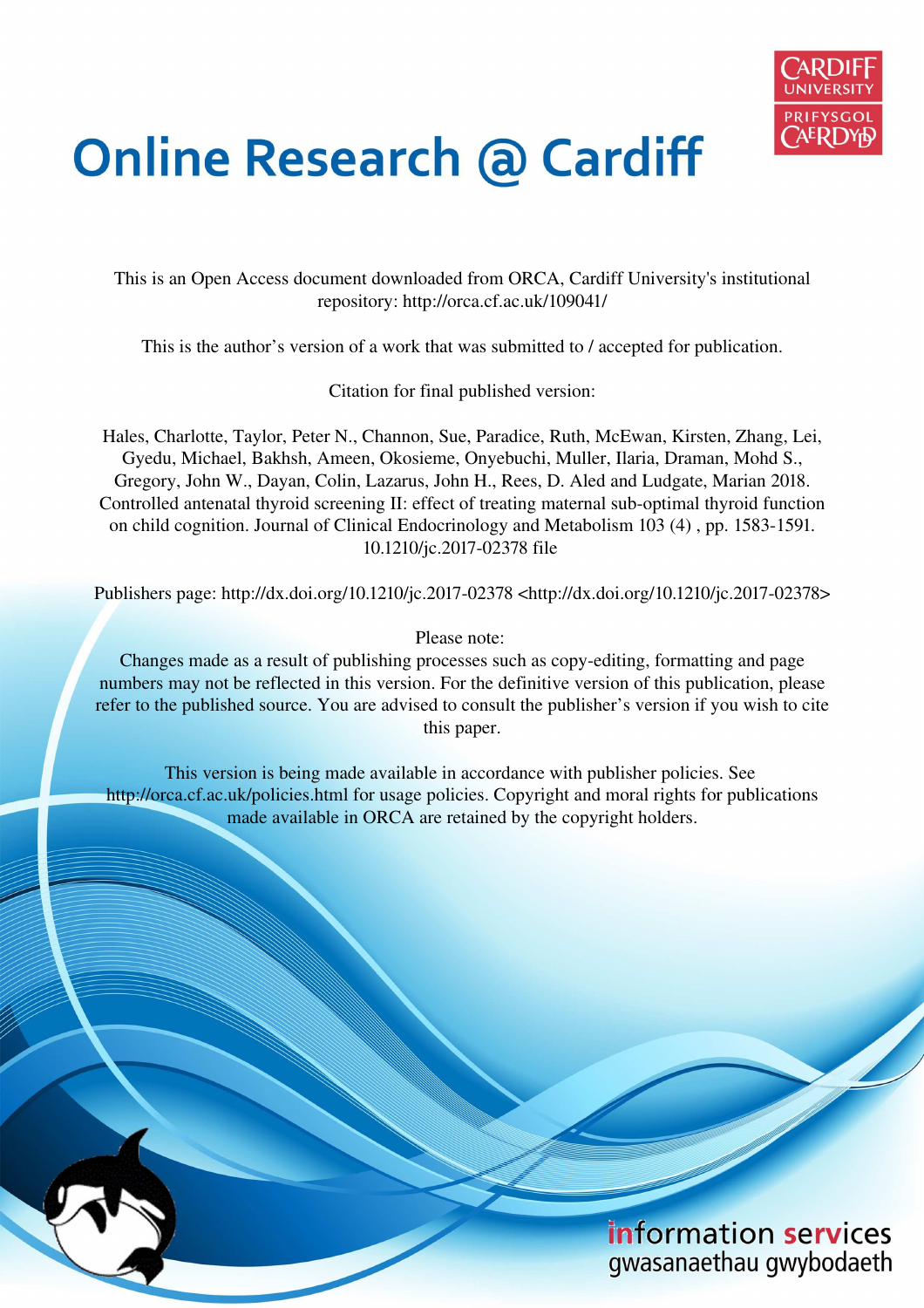**Controlled Antenatal Thyroid Screening II: effect of treating maternal sub-optimal thyroid function on child cognition.**

3 Charlotte Hales<sup>1</sup>, Peter N Taylor<sup>1</sup>, Sue Channon<sup>2</sup>, Ruth Paradice<sup>3</sup>, Kirsten McEwan<sup>2</sup>,

4 Lei Zhang<sup>1</sup>, Michael Gyedu<sup>1</sup>, Ameen Bakhsh<sup>1</sup>, Onyebuchi Okosieme<sup>1</sup>, Ilaria Muller<sup>1</sup>,

5 Mohd S Draman<sup>1</sup>, John W Gregory<sup>1</sup>, Colin Dayan<sup>1</sup>, John H Lazarus<sup>1</sup>, D Aled Rees<sup>4</sup>,

and Marian Ludgate<sup>1</sup> 

<sup>1</sup>School of Medicine, Cardiff University, UK. <sup>2</sup> Centre for Trials Research, Cardiff 8 University, UK. <sup>3</sup>St David's Hospital, Cardiff & Vale University Health Board, UK. <sup>4</sup>Neuroscience and Mental Health Research Institute, Cardiff University, UK.

**Page header**: CATS follow-up assessment of child cognition

 **Key words**: pregnancy; cognition; subclinical hypothyroidism; subclinical hyperthyroidism; hypothyroidism; hyperthyroidism.

 **Correspondence & requests for reprints** to: Prof Marian Ludgate, Division of Infection and Immunity, School of Medicine, Cardiff University, Cardiff, Wales UK, [ludgate@cardiff.ac.uk](mailto:ludgate@cardiff.ac.uk) phone +44 2920 745457

 **Funded by** The Charles Wolfson Trust, Action Medical Research (project code GN2033)/The Henry Smith Charity (20122759 GN 2033, grants to ML) and American

- Thyroid Association (grant to PT).
- **Declaration of interests**: All authors declare no competing interests.
- **Word Count** 4042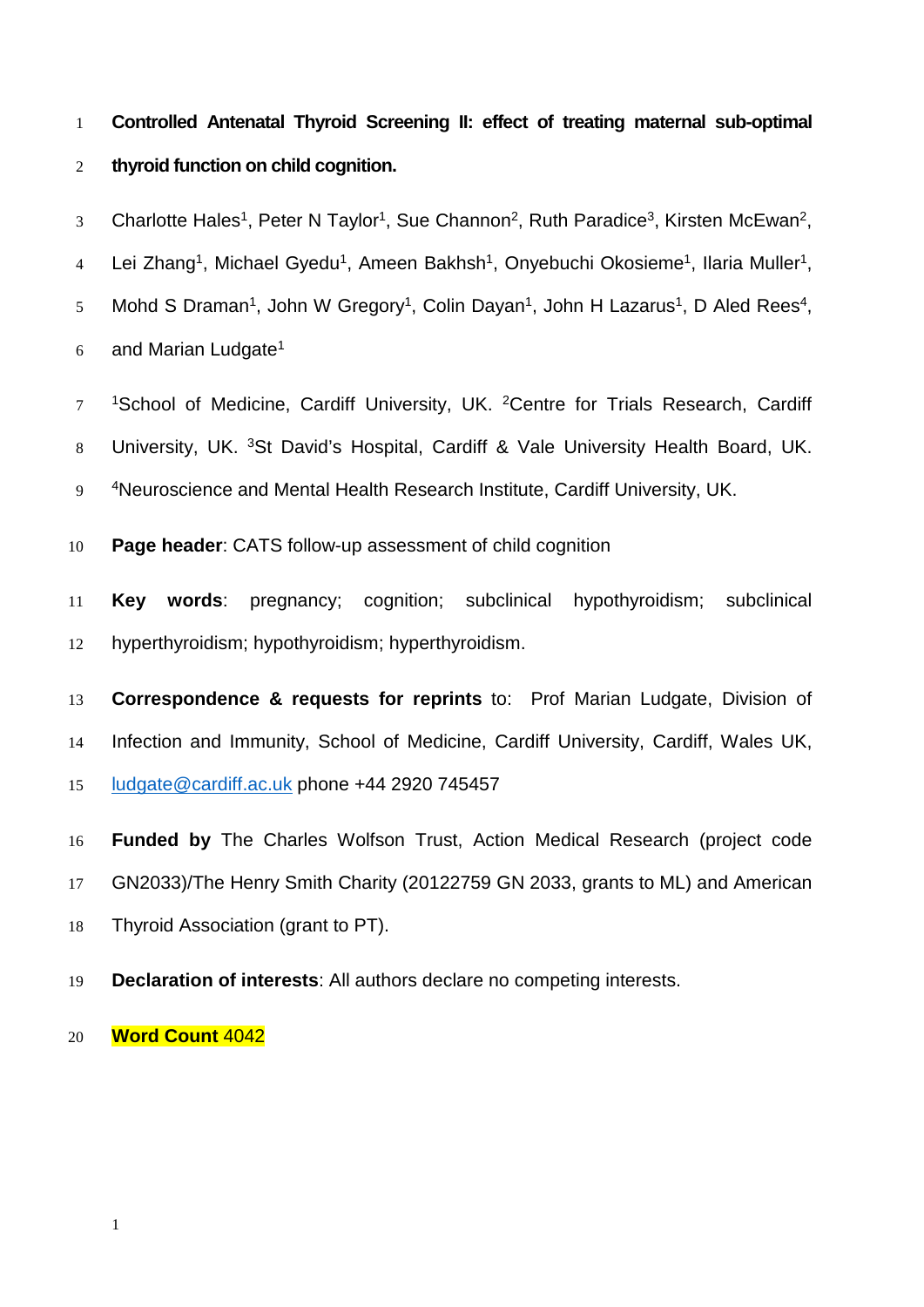#### **Abstract**

 Context & Objective: The Controlled Antenatal Thyroid Screening (CATS) study investigated treatment for suboptimal gestational thyroid function (SGTF) on childhood cognition and found no difference in IQ at 3 years between children of treated and 25 untreated SGTF mothers. We have measured IQ in the same children at age 9.5-years and included children from normal-GTF mothers.

 Design, Setting & Participants: One examiner, blinded to participant group, assessed children's IQ (WISC-IV), long-term memory and motor function (NEPSY-II) from children of 119 treated and 98 untreated SGTF mothers plus children of 232 mothers with normal-GTF. Logistic regression explored the odds and percentages of IQ<85 in the groups.

 Results: There was no difference in IQ<85 between children of mothers with normal- GTF and combined SGTF i.e. treated and untreated (fully adjusted OR=1.15 (95% CI 0.52, 2.51) p=0.731). Furthermore, there was no significant effect of treatment (untreated OR=1.33 (95% CI 0.53, 3.34), treated OR=0.75 (95% CI 0.27, 2.06) p=0.576). IQ< 85 was 6.03% in normal-GTF, 7.56% in treated and 11.22% in untreated groups. Analyses accounting for treated-SGTF women with FT4 >97.5<sup>th</sup> centile of the entire CATS-I cohort revealed no significant effect on child's IQ<85 in CATS-II. IQ at age 3 predicted IQ at age 9.5 (p<0.0001) and accounted for 45% of the variation.

 Conclusions: Maternal thyroxine during pregnancy did not improve child cognition at age 9.5 years. Our findings confirmed CATS-I and suggest that the lack of treatment effect may be due to the similar proportion of IQ<85 in children of women with normal-GTF and SGTF.

**Précis**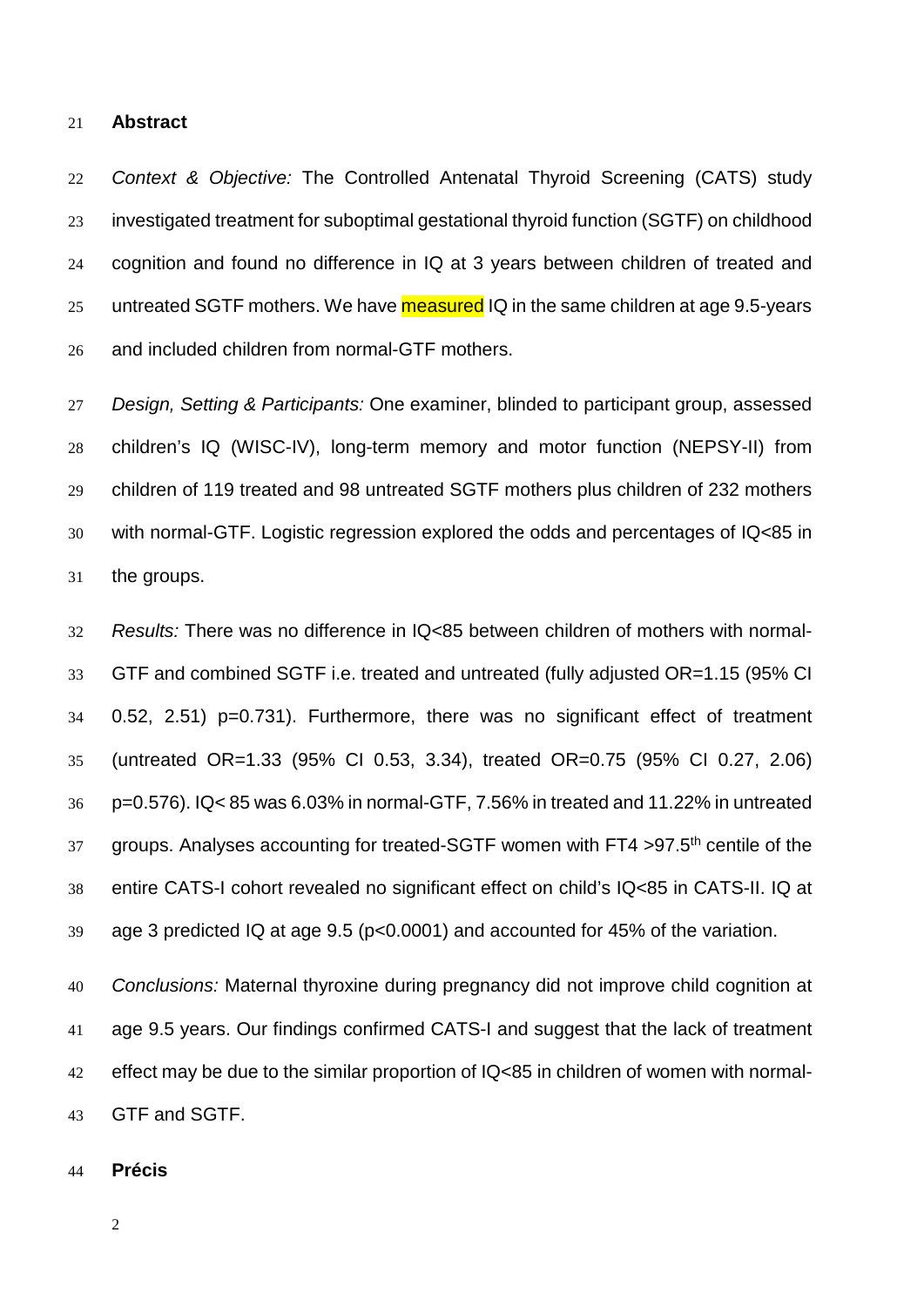- Cognitive assessments of children aged 9 from the first CATS study confirms no effect of treatment for maternal SGTF on IQ<85 and no IQ difference when compared with
- children from euthyroid mothers.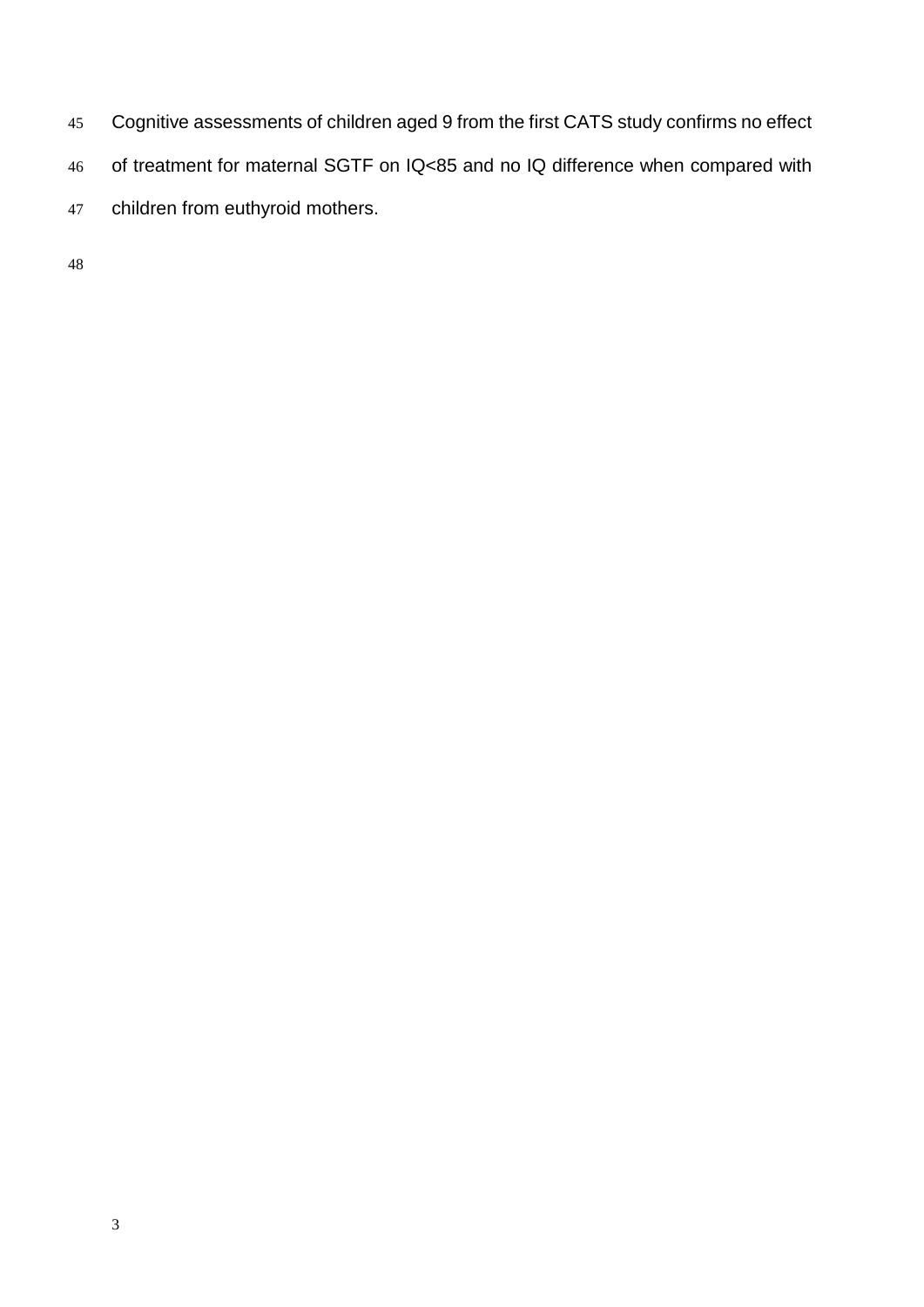#### **Introduction**

 Triiodothyronine (T3) and thyroxine (T4) are essential for early brain development, and 51 maternal thyroid hormones are required by the fetus until its own thyroid starts to 52 function, which can be as late as 18 weeks gestation. [\(1-3\)](#page-18-0). Prior to this thyroid 53 hormones in the **fetal** brain are solely of maternal origin [\(4](#page-18-1)[,5\)](#page-18-2). Thyroid dysfunction occurs in around 2.5% of pregnancies [\(6\)](#page-18-3) and severe hypothyroidism during the first two trimesters may result in irreversible neurological deficits, although the effect of 56 more modest variation in thyroid hormone levels is unclear. Later in pregnancy the 57 fetus may be better able to compensate for any lack of maternal thyroid hormones but compensation is likely to be incomplete until the fetal thyroid is fully functional at term. 59  $(7).$  $(7).$ 

 Several studies reported that higher levels of maternal thyroid stimulating hormone (TSH) during pregnancy may be associated with a negative impact on the child's intelligence [\(8-11\)](#page-18-5), but this was not confirmed by others [\(12](#page-19-0)[,13\)](#page-19-1). Likewise, findings for low maternal T4 levels are contradictory with some [\(9](#page-18-6)[,13-17\)](#page-19-1), but not all [\(10](#page-19-2)[,18-21\)](#page-19-3) studies providing evidence of lowered intelligence in the children. As well as 65 intelligence quotient (IQ) and general cognition, further deficits for offspring following exposure to underactive maternal thyroid function have been identified; including memory [\(15](#page-19-4)[,22-25\)](#page-19-5) and motor difficulties [\(8,](#page-18-5)[9,](#page-18-6)[16](#page-19-6)[,26](#page-19-7)[,27\)](#page-19-8), amongst others.

 The Controlled Antenatal Thyroid Screening (CATS) study commenced in 2002 (CATS-I) and was the first randomised controlled trial (RCT) to investigate the effect of screening and treatment for hypothyroidism during pregnancy on child cognition [\(28\)](#page-19-9). Women (n=21,846) were recruited at a median gestation of 12 weeks, 3 days; 72 (ten UK centres and one in Turin, Italy). Mothers were defined as having suboptimal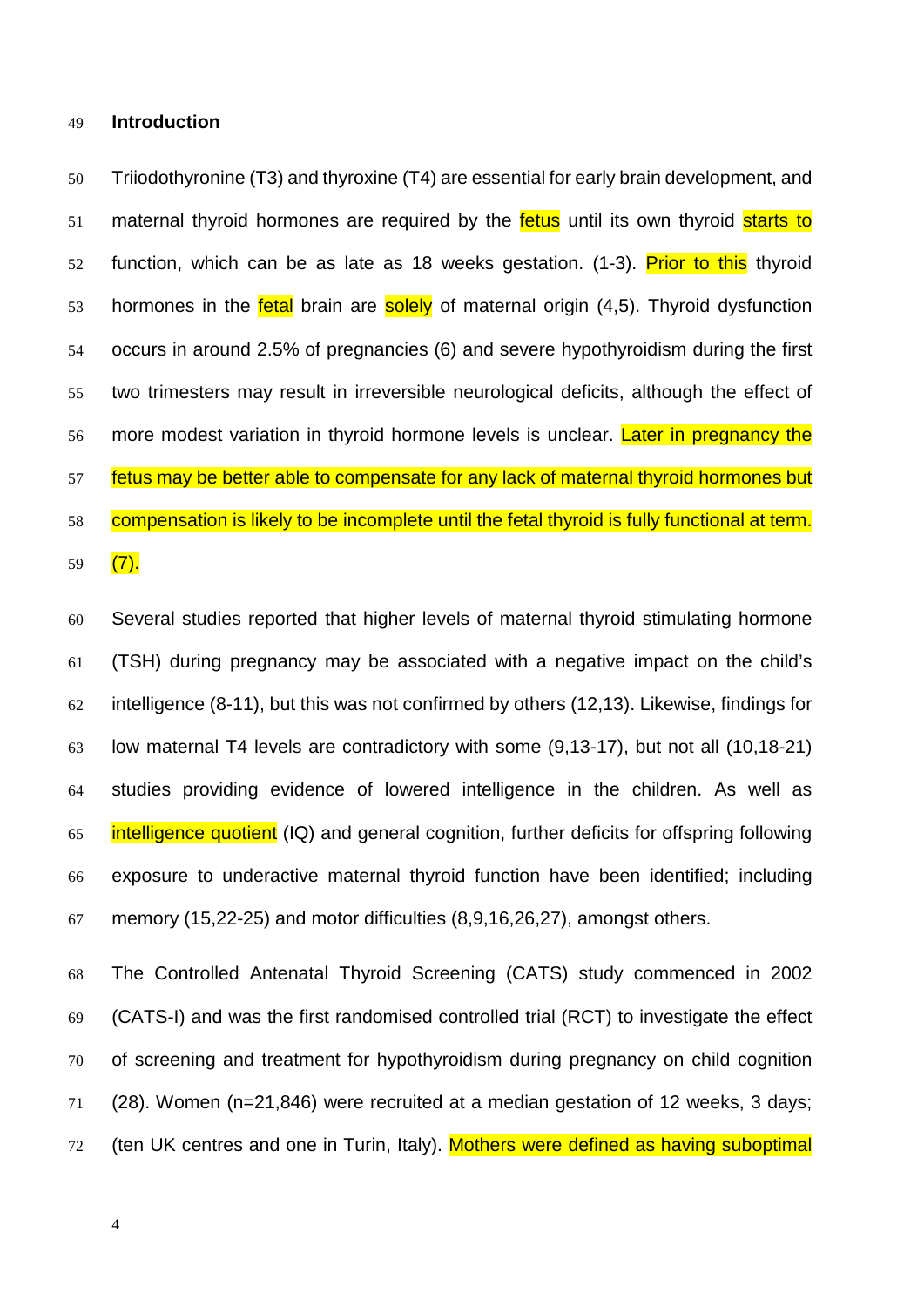73 gestational thyroid function (SGTF) if their FT4 was <2.5th percentile and/or TSH 74 >97.5th percentile as assessed during the CATS study and half were treated with 75 150ug thyroxine daily. Offspring born to SGTF mothers had their IQ assessed at age 76 3 years no difference was found between those whose mothers were treated (mean 77 IQ 99.2) or untreated (100.0) during pregnancy (p=0.40). Similar results were obtained 78 in a recent study from Casey and colleagues who reported no beneficial effect, on 79 offspring cognition up to age 5, of treating mothers with subclinical hypothyroidism or 80 hypothyroxinemia at 16.7 or 17.8 weeks mean gestation respectively [\(29\)](#page-20-0). The young 81 age of the children when tested in these large RCTs might explain the reported lack 82 of treatment effect. IQ evaluations below age 5 may serve as a general indicator of 83 cognitive function but may not be best suited as a longer term measure of cognitive 84 function [\(30\)](#page-20-1). Therefore the primary aim of CATS II was to measure the children's 85 cognitive function at age 9 years using a more in-depth battery of tests. Furthermore, 86 neither of these trials compared the IQs of children from euthyroid mothers with those 87 of SGTF mothers to elucidate whether there is a deficit requiring treatment. Our 88 second aim addressed this point by assessing cognitive function in children from 89 mothers with normal gestational thyroid function (normal-GTF). The dose of thyroxine 90 used in the CATS study was relatively high and recent reports suggest adverse effects 91 of cognition from both too much and too little thyroid hormone [\(31\)](#page-20-2). Consequently we 92 explored a possible effect of 'over-treatment' (defined as maternal FT4 above the 93 97.5<sup>th</sup> percentile of the CATS-I UK cohort) on IQ scores. Finally we analysed the 94 correlation between cognitive assessments undertaken at age 3 and 9 years as this 95 will be invaluable when designing future studies.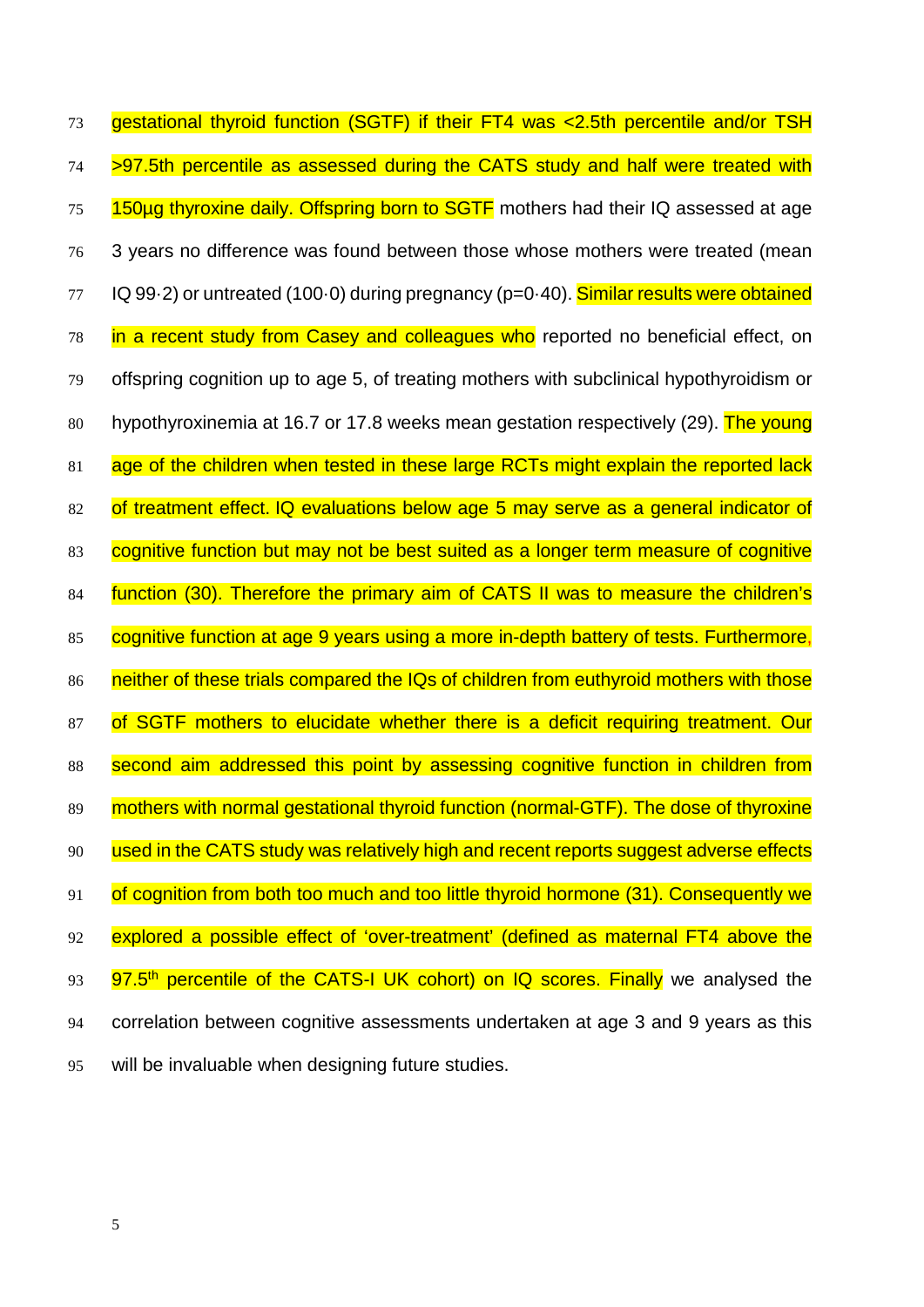### **Methods**

# **Study Design and Population**

 The original CATS study was previously described in detail [\(28\)](#page-19-9). Briefly CATS-I recruited 21,846 women (excluding history of thyroid disease, twin pregnancies, maternal age <18 years or gestational age >15 weeks and 6 days), predominantly in the UK, at their first antenatal hospital appointment. Participants were randomized 102 either to **screen (treated) or control (untreated) groups**; the former having their thyroid function tested immediately and the latter after their child was born. If the mother's FT4 was <2.5th percentile and/or TSH >97.5th percentile, they were classified as having SGTF; percentiles being calculated from the CATS cohort. Women in the screen group with SGTF were treated with levothyroxine (starting dosage 150µg) for the remainder of their pregnancies. The primary outcome was children's IQ at age 3 from the screen and control groups.

109 CATS-II included only UK participants for logistical reasons  $(n=16,346)$ . The target 110 sample size was informed by prior power calculations (see below). All CATS mothers from the UK SGTF treated and untreated groups (n=609) were invited to participate 112 by letter. The Welsh Demographics Service and Patient Data Registrar provided 113 current addresses. Those without SGTF in the control and screen branches of the RCT, were pooled (UK n=15 737), and named 'normal-GTF'; a random sample of 4,000 from this group was also invited to participate, again by letter (figure 1).

**Cognitive Assessments**

 CATS-II IQ and additional cognitive assessments were conducted when children were aged 7·00 to 10·92 years [\(32\)](#page-20-3); either in the research centre or in their homes. One psychologist (CH) undertook all of the CATS-II assessments to allow good consistency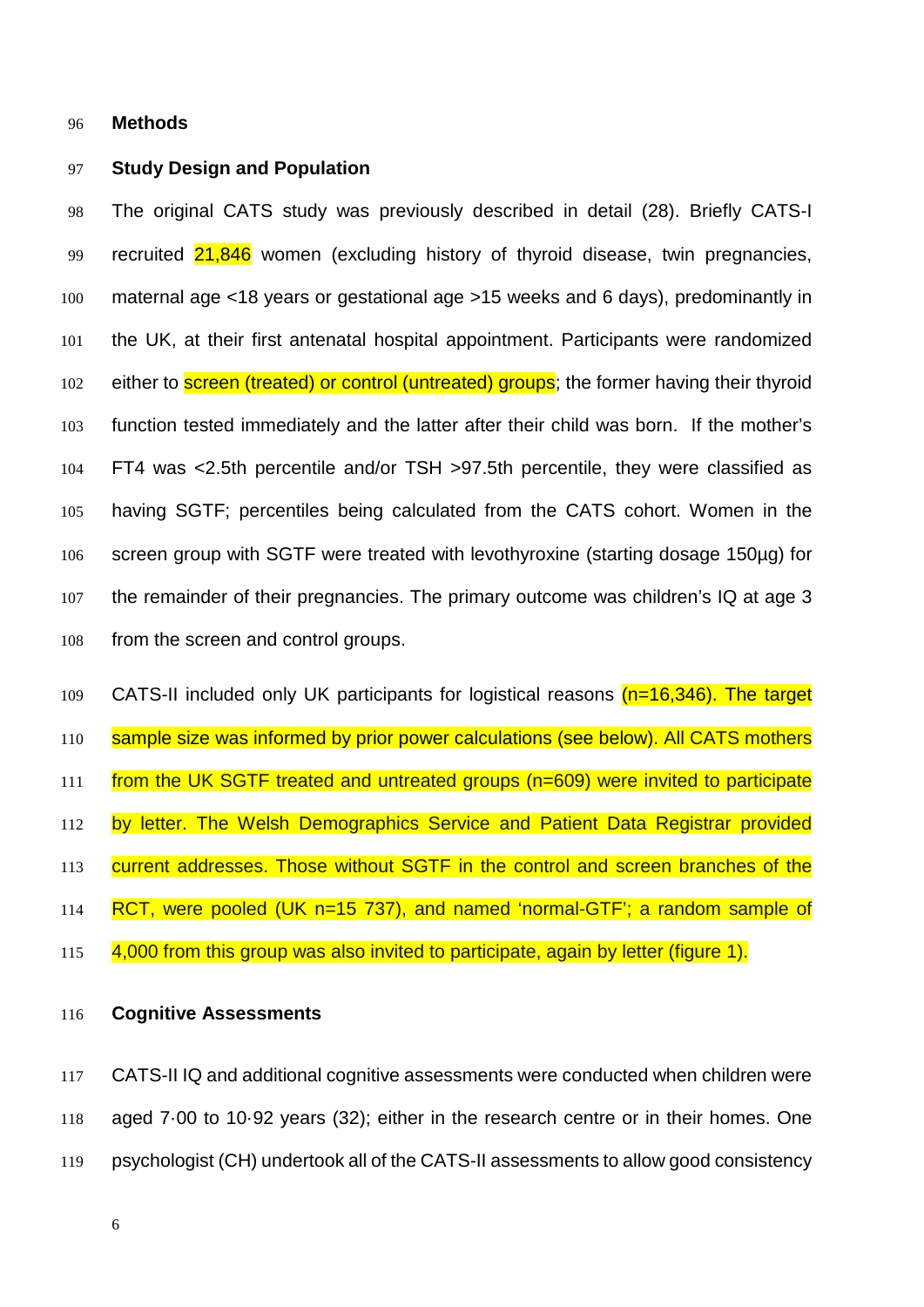and was unaware of participant group. Ten percent of assessments were double scored (RP) to ensure accuracy [\(32\)](#page-20-3). IQ was measured using the Wechsler Intelligence Scale for Children (WISC) fourth edition UK version which generated a full-scale IQ (FSIQ) calculated equally from four sub-domains: verbal comprehension IQ (VCIQ), perceptual reasoning IQ (PRIQ), working memory IQ (WMIQ) and processing speed IQ (PSIQ). Additional cognitive assessments [\(8,](#page-18-5)[22\)](#page-19-5) were administered to some children (those not too tired following WISC administration) 127 using the Developmental Neuropsychological Assessment (NEPSY) second edition. 128 details can be found in the supplemental information. These assessments tested long- term memory (memory for designs delayed- MDD, and list memory- LM), working memory (memory for designs- MD, and narrative memory- NM) and fine motor coordination (fingertip tapping dominant hand- FTDH, and fingertip tapping non- dominant hand, FTNDH). As the normal-GTF group means for both assessments were 133 close to the anticipated values (WISC-IV IQ:100, additional NEPSY assessments:10), the authors conclude there was no selection bias in which children completed all assessments in CATS-II.

 CATS-II was approved by the Wales Research Ethics Committee 2 (reference 10/WSE03/33) and Cardiff & Vale University Health Board. Written and informed consent was obtained from all mothers both in CATS-II and initially during their pregnancies; child assent was obtained during the research centre visits. Missing data were largely due to non-response to invitation.

# **Sample Size Justification**

142 Samples of 120 participants from the treated (CATS-I screen) and untreated SGTF 143 (CATS-I control) groups would have 90% power to detect a difference of 6 points in

144 mean IQ (31) or 80% power with a 5% two-sided significance level to detect a 1.97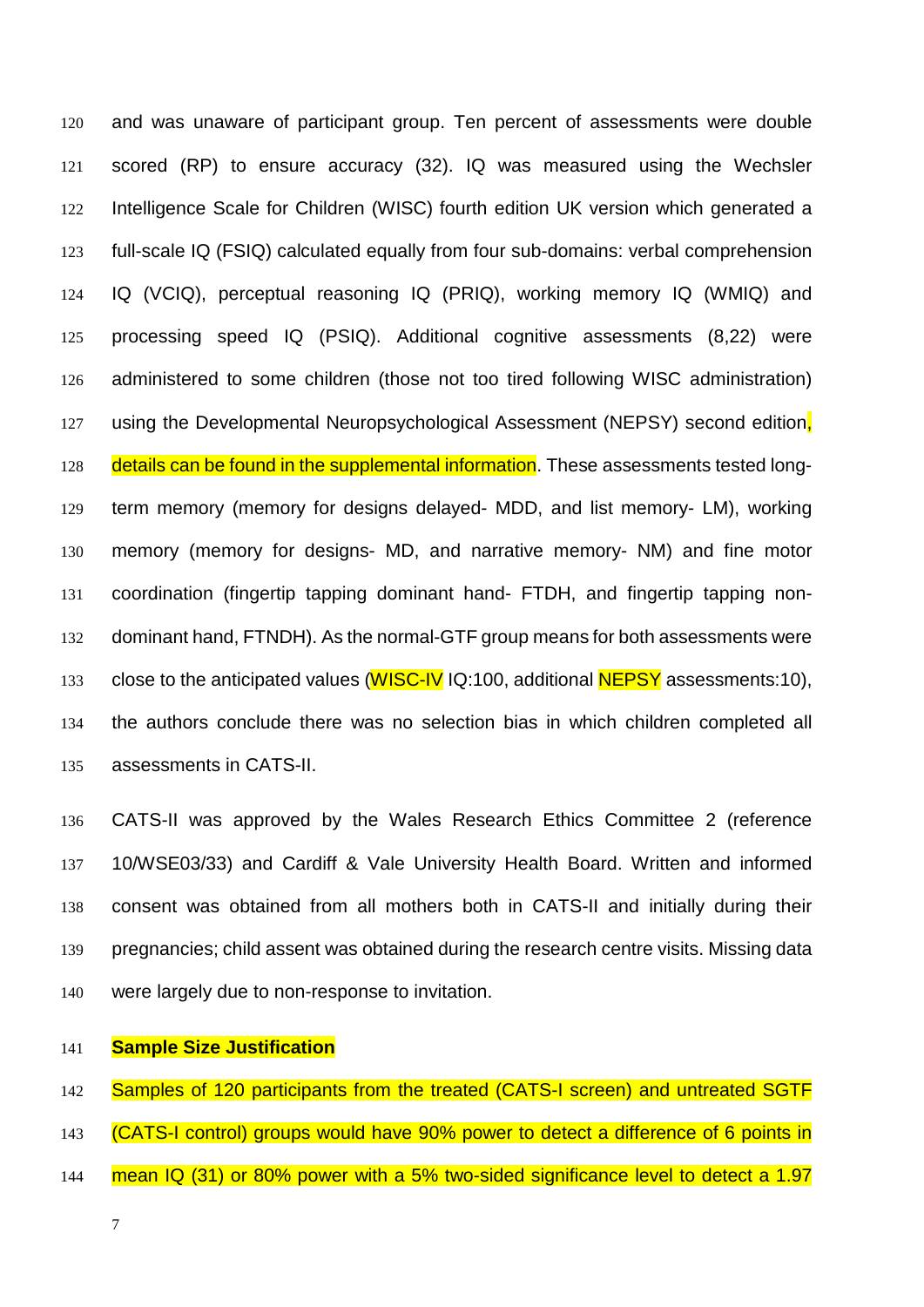- 145 increase in odds of  $IQ < 85$  in untreated SGTF assuming mean  $IQ$  to be 100 with a SD
- 146 of 15 (32). 240 participants (1.5%) from the normal-GTF group (CATS-I normal thyroid
- 147 function in test and screen groups) were required to assess whether maternal SGTF
- **influenced her child's IQ.**

#### **Analyses**

- The data were analysed in SPSS version 20 and STATA version 12 in accordance with the pre-specified statistical plan [\(32\)](#page-20-3).
- The primary analysis assessed the odds of FSIQ <85 in the normal-GTF and the merged SGTF group; an interaction term for treatment of SGTF was then added, all using logistic regression. Mean IQ differences and percentages with FSIQ<85 were also compared between the three groups. Univariate analysis was followed by multivariate analysis to adjust for key potential covariates in four models:
- Model 1; Crude
- Model 2; adjusted for child sex
- Model 3; adjusted for model 2, and age of mothers at birth of offspring and whether the child was breastfed.
- Model 4; adjusted for model 3, and schooling (Welsh- or English-medium school
- 162 attended), place of assessment (home or research centre) and **socioeconomic status**
- 163 (calculated from postcode social deprivation scores obtained from
- [https://statswales.wales.gov.uk/Catalogue/Community-Safety-and-Social-](https://statswales.wales.gov.uk/Catalogue/Community-Safety-and-Social-Inclusion/Welsh-Index-of-Multiple-Deprivation/WIMD-2014)
- [Inclusion/Welsh-Index-of-Multiple-Deprivation/WIMD-2014](https://statswales.wales.gov.uk/Catalogue/Community-Safety-and-Social-Inclusion/Welsh-Index-of-Multiple-Deprivation/WIMD-2014) for Wales and
- <http://apps.opendatacommunities.org/showcase/deprivation> for England. A score of 1
- 167 signifies most deprived and 5 least deprived.)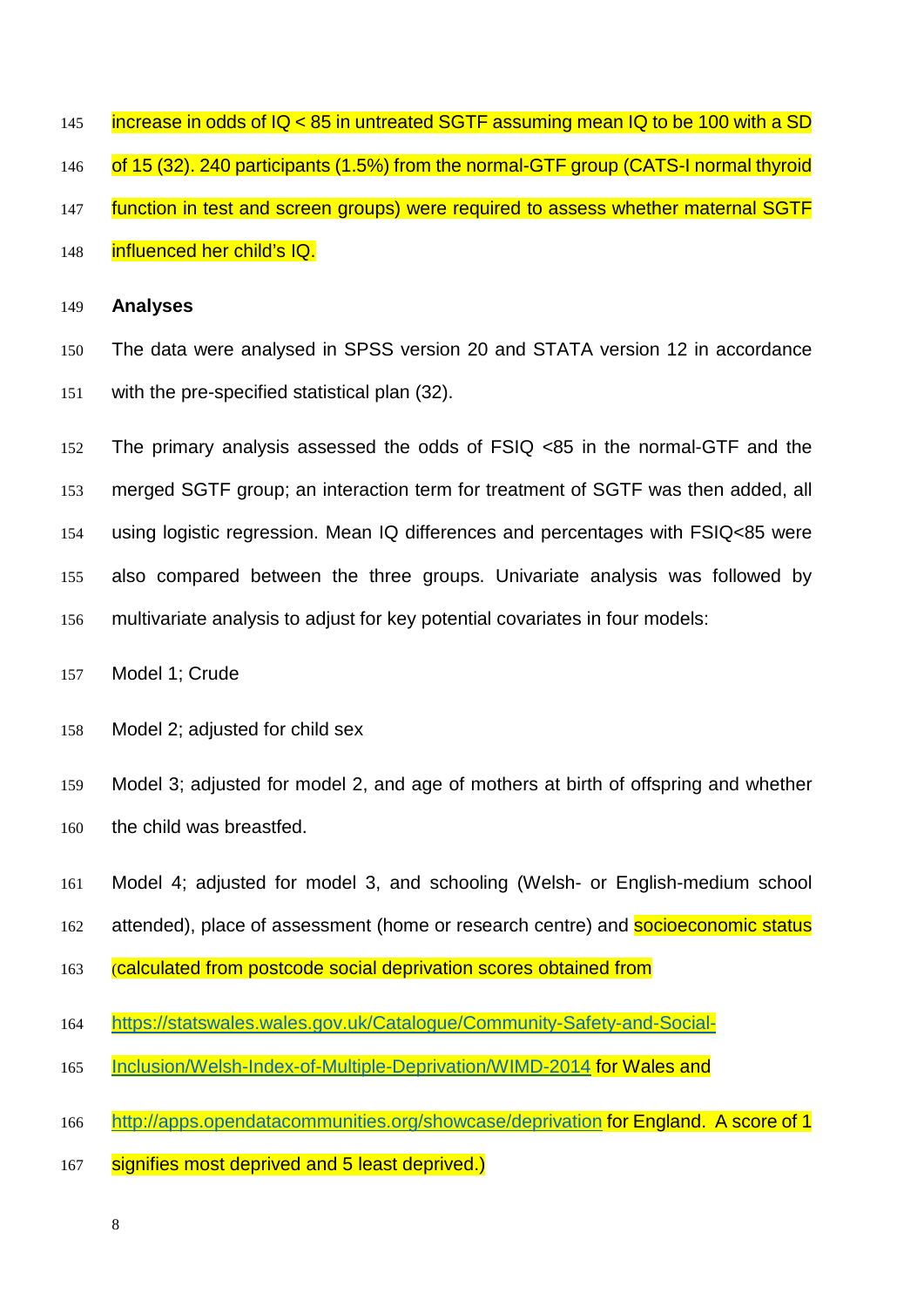168 Step-wise analysis of covariates was performed only for binary outcomes but all six 169 covariates were included in continuous analyses.

170 Secondary analyses explored several aspects. We assessed using likelihood ratio

171 tests whether response to treatment best fitted a proportional or non-propotional

172 model. Using the normal-GTF to the untreated SGTF data we could investigate

173 whether maternal TSH influenced FSIQ.

 We also compared subdomain-IQs (VCIQ, PRIQ, WMIQ, and PSIQ) in the treated and untreated SGTF groups to explore the effect of treatment; initially by logistic regressions for scores <85, then a multivariate analysis of covariance (MANCOVA, 177 adjusted for the six covariates) for mean scores. The additional cognitive assessments were also compared by a MANCOVA, and an analysis of covariance (ANCOVA) for the LM subtest (reduced dataset due to late introduction).

180 Sensitivity analyses comprised comparison of CATS-I and CATS-II VCIQ, PRIQ and 181 FSIQs using Pearson correlations.

182 As exploratory analyses, within the broad term of SGTF, we investigated subclinical 183 hypothyroidism (FT4 >  $2.5<sup>th</sup>$  and TSH > 97 $\cdot$ 5<sup>th</sup> percentiles), isolated hypothyroxinaemia 184 (FT4  $\lt 2.5$ <sup>th</sup> and TSH  $\lt 97.5$ <sup>th</sup> percentiles), and overt hypothyroidism (FT4  $\lt 2.5$ <sup>th</sup> and 185 TSH >97.5<sup>th</sup> percentiles). These were calculated by MANCOVAs (IQs, additional 186 cognitive assessments, and LM) to include interactions between the three groups; 187 normal-GTF, and whether maternal SGTF was treated or not.

188 Finally, we explored differences between participants taking account of those we 189 defined as 'overtreated' i.e the treated SGTF group whose FT4 values were above the 190 17.7pmol/L threshold established by the 97.5th percentile at recruitment in the UK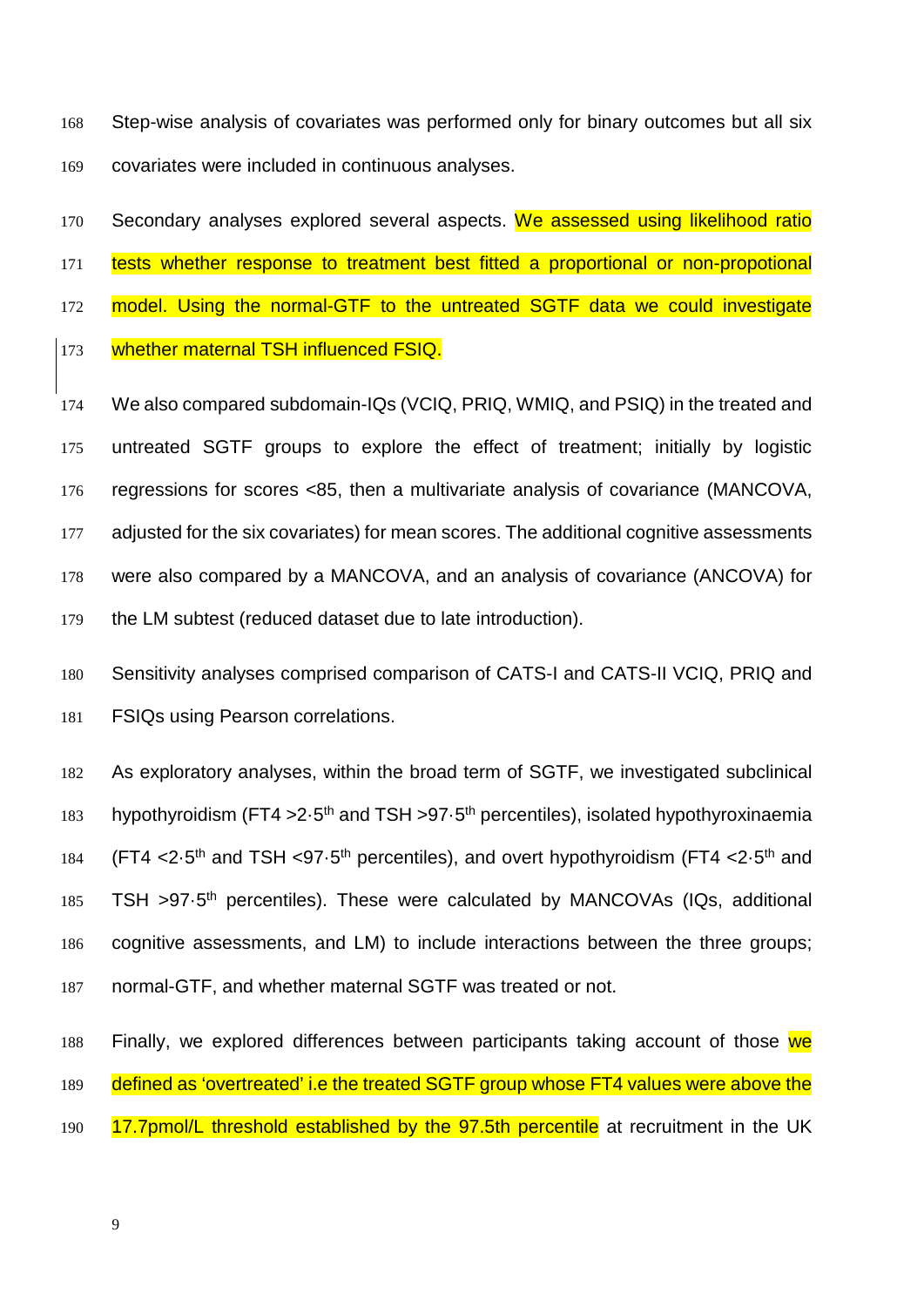CATS sample. We compared over-supplementation to child FSIQ <85 first, followed by analyses for mean scores, all adjusted for the same covariates detailed above. Supplemental exploratory analyses can be found in the supplemental information:

Subclinical hypothyroidism, isolated hypothyroxinemia and overt hypothyroidism.

#### **Results**

# **Group characteristics**

 In CATS-I, 16 346 women were UK-based and provided the prospective cohort for CATS-II. There were 382 treated and 371 untreated for SGTF; of these, 303 treated and 306 untreated SGTF offspring completed IQ testing at age 3·2 years. No data were collected from the normal-GTF group.

 In CATS-II, IQ assessment occurred in a total of 449 children at a mean age of 9·5 years; 119 treated SGTF, 98 untreated SGTF, and 232 from the normal-GTF group (figure 1). Smaller groups completed the additional cognitive assessments (please see supplementary data for explanations); 110 treated SGTF, 85 untreated SGTF, and 215 normal-GTF.

 At recruitment into CATS-I, CATS-II mothers from normal-GTF, treated and untreated SGTF groups had median TSHs of 1.16, 4.09, and 3.57mU/L, respectively and mean 208 FT4s were 14.12, 11.92, and 11.79pmol/L, respectively *(table 1)*. The CATS-I and CATS-II SGTF samples were largely unbiased (statistics presented in supplementary table 1).

 Significant differences between the CATS-II participant groups are detailed in table 1. As anticipated, maternal FT4 and TSH at recruitment into CATS-I were higher (FT4) and lower (TSH), in the normal-GTF compared with both SGTF groups. Maternal TSH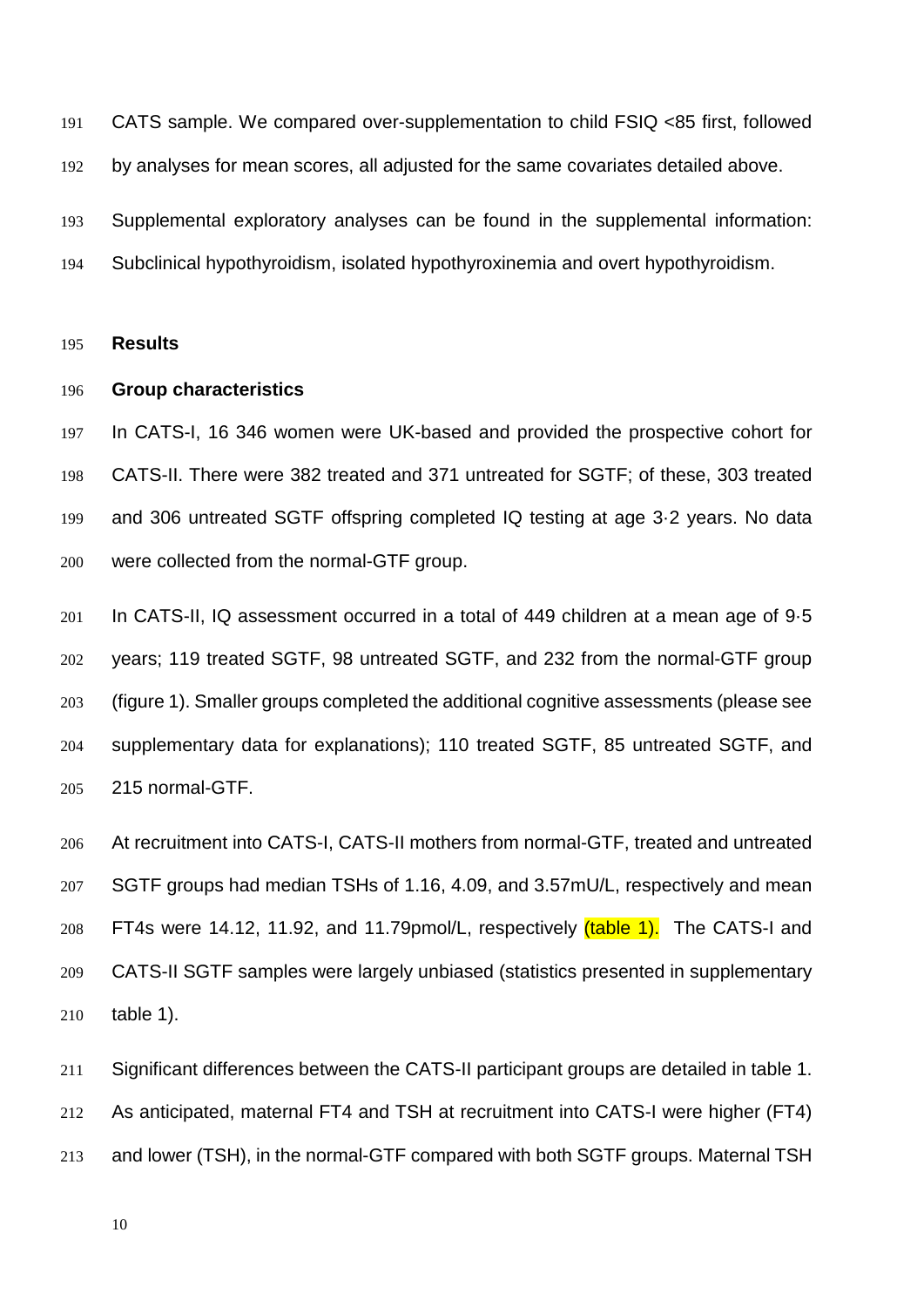was higher in the treated compared with untreated SGTF CATS-II mothers. Mean maternal age at consent into CATS-I was higher in the normal-GTF compared to the treated SGTF group, though only by 0.8 years. Similarly, a difference between the groups was seen in those from the SGTF groups being more likely to opt for participation from their home rather than attending the research clinic. The children in the normal-GTF group were significantly older (by just 4 months) than the SGTF groups.

## **Primary analysis**

 There was no significant difference for odds of FSIQ <85 between the normal-GTF and merged SGTF groups (fully adjusted OR=1.15 (95% CI 0.52, 2.51) p=0.731). This non-significant finding was sustained when an interaction term for treatment was included, although treatment improved FSIQ (untreated fully adjusted OR=1.33 (95% CI 0.53, 3.34), treatment OR=0.75 (95% CI 0.27, 2.06) p=0.576). Table 2 displays the FSIQ regression models.

 The percentages with IQ<85 were 6.03% in normal-GTF, 7.56% in treated and 11.22% 229 in untreated SGTF groups  $(table 3$ . Chi p for the trend = 0.11).

# **Secondary analyses**

Do data fit a proportional or non-proportional model?

 Mean child FSIQs per group were 103.10 (SD 11.68), 101.76 (12.04), and 102.31 (13.27), for the normal-GTF, treated and untreated SGTF groups, respectively (table 3). There was no difference between the mean FSIQ scores of the three participant groups (p=0.678). There was no significant difference for odds of the normal-GTF children having higher FSIQs compared to the treated SGTF children (OR=0.99 (95%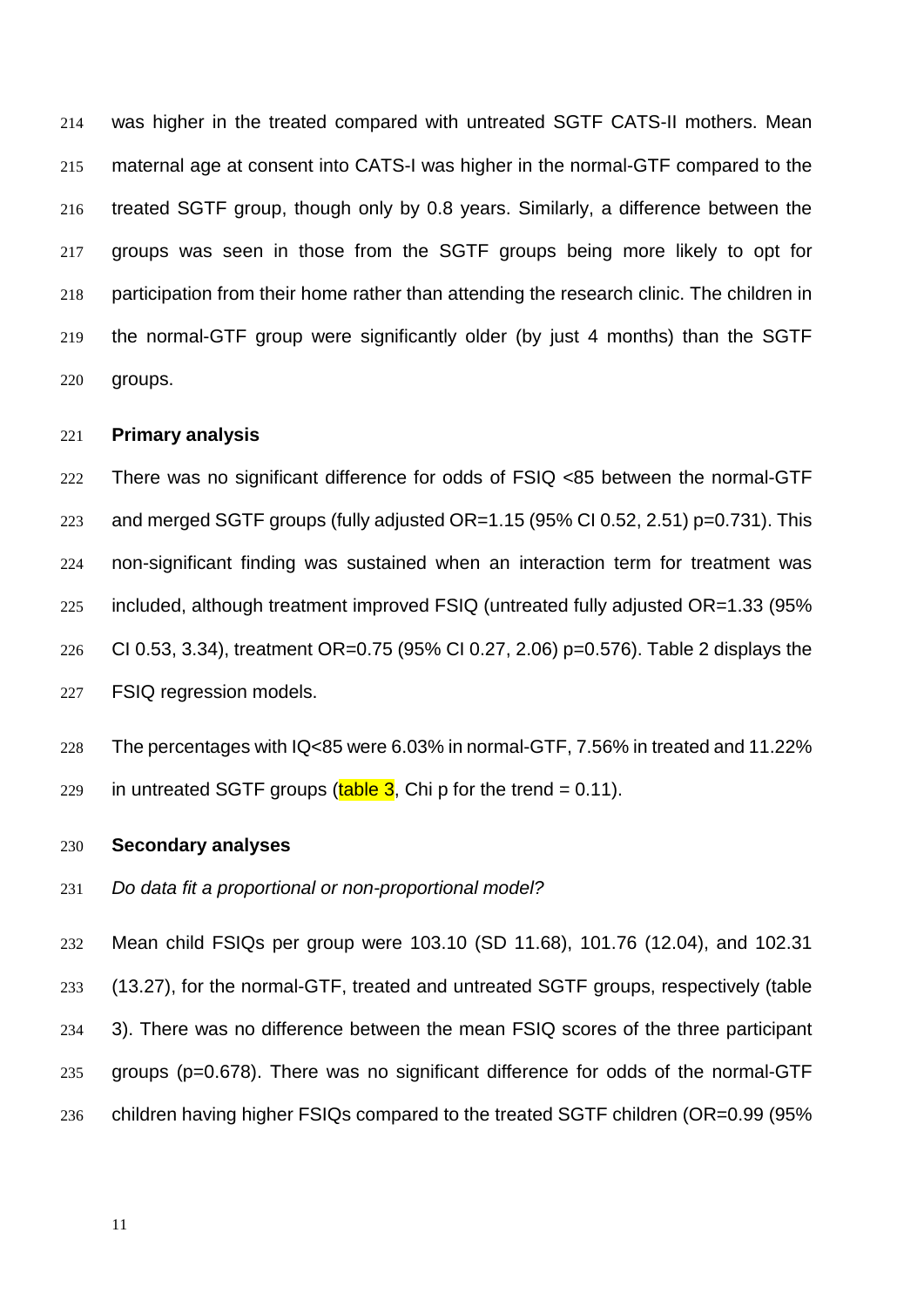CI 0.38, 2.52) p=0.98); this was due to a mean IQ difference of only 0.79 between the groups.

Does maternal TSH predict FSIQ?

 Analysis of the relationship between FSIQ and thyroid status in normal-GTF and untreated SGTF revealed no clear association between TSH (B=0.43 (95% CI -0.68, 1.56) p=0.442) and FT4 (B= 0.33 (95% CI -0.25, 0.91) p=0.270) on FSIQ in the fully adjusted model.

 Analysis of women with SGTF by dividing FSIQ score into quintiles did not reveal any benefit of treatment in the fully adjusted model (p=0.98) with no evidence of a non-246 proportional effect  $(p=0.75)$  (data not shown).

# Does treatment for SGTF affect any subdomain?

 No differences were found between subdomain-IQ scores <85 (see table 2 for sub-IQ regression models) or for mean subdomain-IQ scores for VCIQ, PRIQ, WMIQ, and PSIQ between the groups (p=0.193). The mean scores of the additional cognitive assessments were also compared, with no difference identified between the three participant groups (p=0.732, LM p=0.266, table 3).

# **Sensitivity Analysis**

 As CATS-II followed the UK sample we analysed the CATS-I UK only cohort (n=609) and revealed IQ<85 in 14% treated and 17% untreated, the difference was not significant. Furthermore there was no significant difference in percentage IQ<85 treated versus untreated in the CATS-II subset of CATS-I (n=212).

 Pearson correlations to assess how associated the scores were from the WPPSI-III and the WISC-IV for the treated and untreated SGTF groups found that all scores were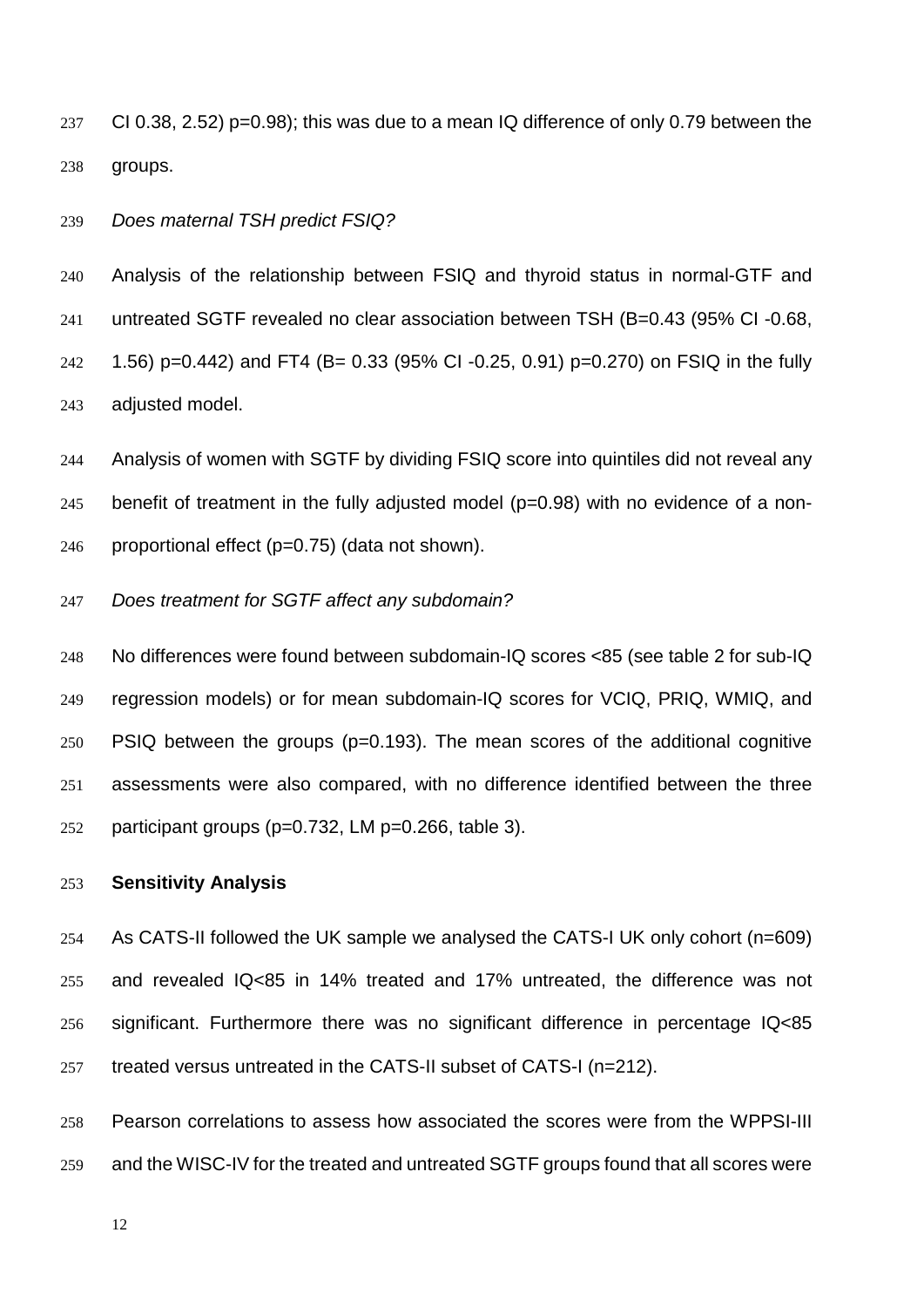positively correlated (p<0.0001). Furthermore age 3 IQ predicts 45% of the variation in age 9 IQ with other variables such as breast feeding contributing only an additional 1%.

# **Exploratory analyses**

 Different types of abnormal thyroid function (subclinical hypothyroidism, isolated 265 hypothyroxinema) were also explored using MANCOVA. No significant differences 266 were found in the mean IQ scores, IQ<85 or additional assessments between children 267 of treated and untreated mothers. Similar results were obtained in the offspring of a small number of women with overt hypothyroidism identified during participation in CATS, although IQ<85 was apparent in 0% of the treated but 10% of the untreated 270 groups. These analyses are presented in supplementary table 2.

# Over-supplementation

 Finally, we explored differences between participants, taking account of those in the treated SGTF group with raised FT4 values (20 weeks mean FT4 16.19 (2.83), TSH median 0.33 (0.08-0.99); 30 weeks mean FT4 15.56 (2.50), median TSH 0.27 (0.03- 0.84). The threshold for high FT4 was established by the 97 $\cdot$ 5th percentile recruitment 277 in the UK CATS sample (17.7pmol/L); one-third of the treated SGTF had FT4 >17.7pmol/L.

 We compared over-supplementation to child FSIQ <85 first, followed by analyses for mean scores, all adjusted for the same covariates detailed above. There was no significant effect on child's IQ<85 and no difference between mean IQ scores of the groups or additional cognitive assessments, including the LM subtest (p=0.875, p=0.765, p=0.951, respectively), data not shown.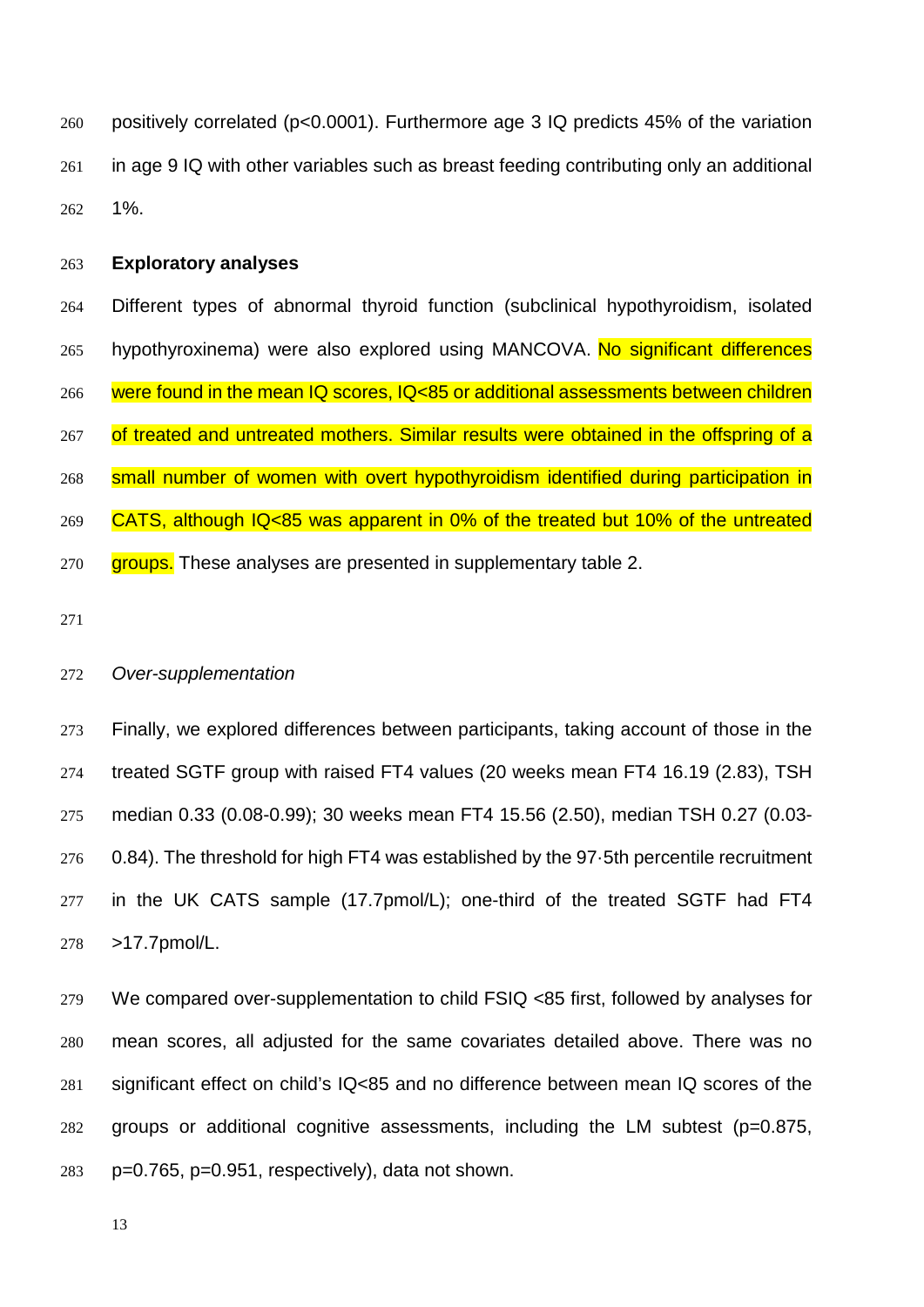Of note, we observed no detrimental effect of over-supplementation on IQ<85 in children of such women in CATS-I for whom we had information on FT4 levels after therapy was initiated (UK cohort, n=609).

#### **Discussion**

 We revisited the effects of treatment for SGTF on cognition in the CATS children at an average age of 9.5 years. Our results confirm those of CATS-I, in that we saw no significant differences in FSIQ<85 or mean IQ scores in the children of treated and untreated women. Our results also confirm those of Casey and colleagues who reported no beneficial effect, on offspring cognition up to age 5, of treating mothers with subclinical hypothyroidism or hypothyroxinemia at 16.7 or 17.8 weeks mean gestation respectively [\(29\)](#page-20-0). Of interest Haddow et al [\(8\)](#page-18-5) reported that mean FSIQ scores and FSIQ scores <85 were not significantly different comparing children born 296 to mothers who were treated or not  $(p=0.20$  and  $p=0.90$ , respectively), although the study was retrospective and the treatment groups were small. In contrast to our findings however the study by Haddow et al showed that the IQ of children born to untreated mothers was significantly lower than those of control children.

 One criticism of CATS-I was that cognitive assessments were conducted in children at too young an age for differences to be evident Our current findings indicate that this may not be the case as we found that IQ scores at age 3 and 9 were strongly correlated in the two CATS studies with FSIQ at age 3 predicting 45% of the variability in FSIQ at age 9 and with other factors contributing very little.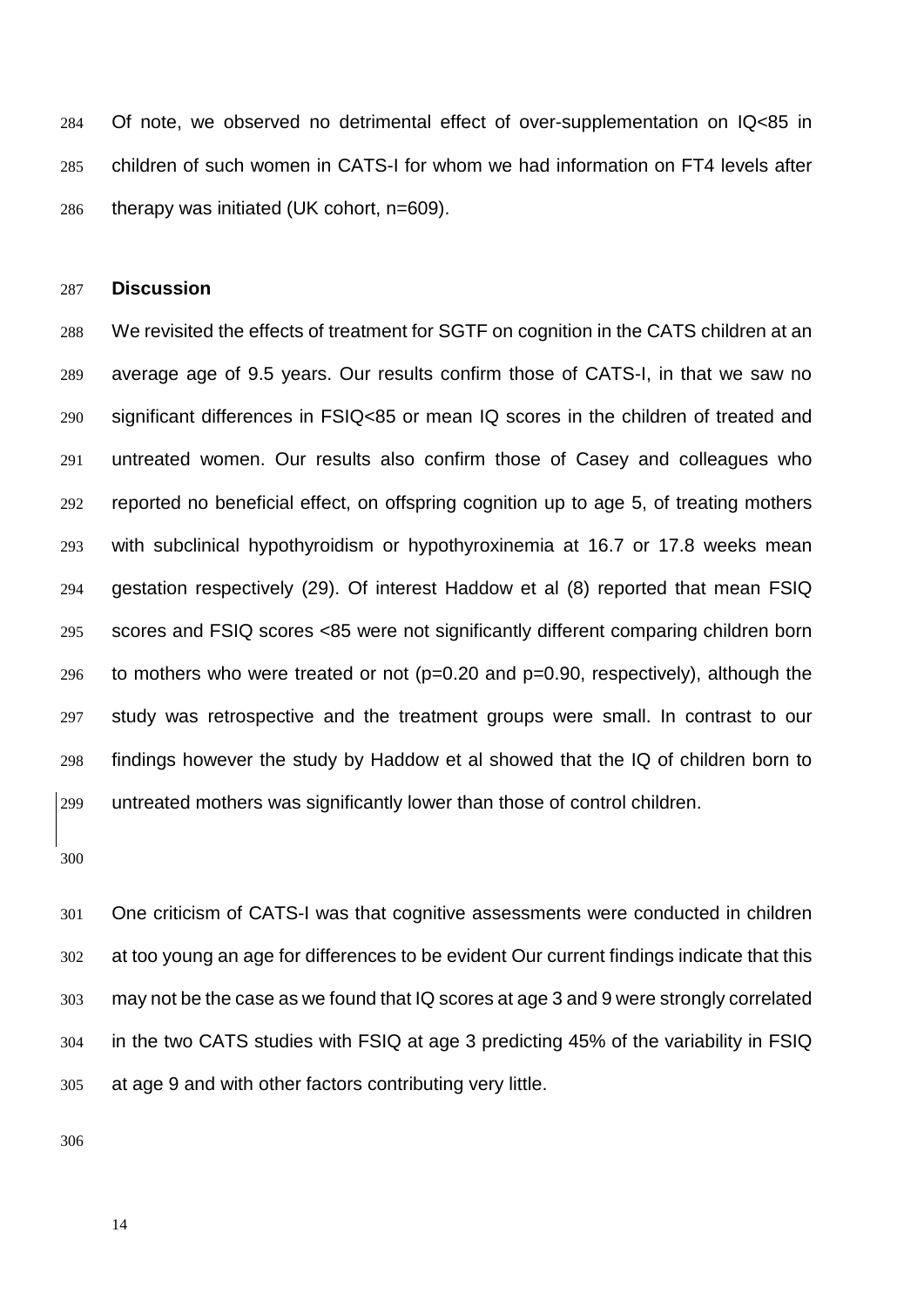The design of the CATS-I study has also been questioned in relation to the timing of initiation of levothyroxine therapy. The fetus relies wholly on maternal thyroxine delivery up until about 14-18 weeks gestation when its own thyroid gland becomes functional [\(7\)](#page-18-4). Fetal brain development begins immediately after conception and therefore treatment initiated at 12-13 weeks may have missed the early critical phase of brain development. The CATS study participants were recruited during their first scheduled visit to the antenatal clinic which generally fell towards the end of the first trimester (median of 12 weeks and 3 days). [\(33\)](#page-20-4) Similarly, thyroxine supplementation in the study by Casey et al [\(29\)](#page-20-0) was started even later and thus future trials would benefit from recruiting women at a much earlier stage of pregnancy in order to overcome these limitations.

 A further consideration in the CATS study design is that the starting dose of levothyroxine administered may have been too high and therefore adverse outcomes in women who were over-treated may have masked any benefits of treatment. The CATS-I study was the first RCT to investigate the effects of treatment for SGTF in pregnancy and hence there were no previous studies for guidance. Furthermore, there 323 is no universal consensus on thyroxine supplementation dose even for the treatment of women with overt hypothyroidism who become pregnant. Of note, guidelines for the management of thyroid function during pregnancy recommend assay of TSH alone and indeed treatment in CATS-I was monitored and adjusted based on TSH levels. As a result, approximately one third of the treated mothers achieved a high FT4 which was accompanied by a switch from a positive correlation between FT4 and age 9 cognition at recruitment to a negative correlation after treatment (supplemental information). However, in contrast to a study illustrating a bi-phasic effect of FT4 on cognition, with children of women with both low and high thyroxine levels displaying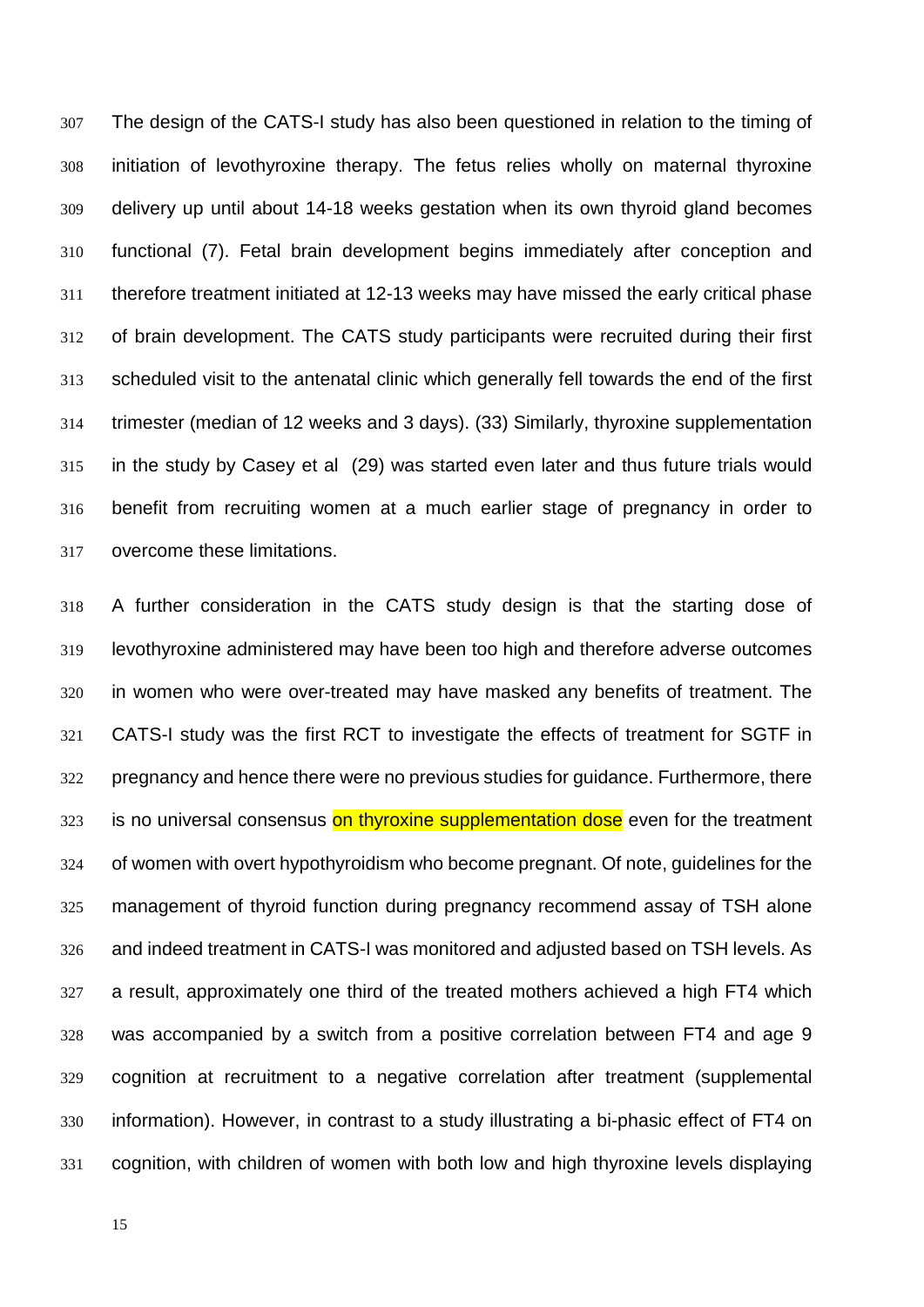lower IQs and smaller grey matter and cortex volumes (35) [\(31\)](#page-20-2), we observed no significant difference in the proportion of IQ<85 at age 9 in children of over-treated mothers compared with the rest. Furthermore we did not find any detrimental effect on IQ<85 in children of such women when we analysed the age 3 cognition data in CATS-I (UK only cohort).

337 CATS-II included children from normal-GTF women and found no difference in IQ measures between these and children from SGTF mothers, whether treated or not. 339 This confirmed previous studies reporting no effect of low thyroid function on offspring 340 intelligence or cognition [\(10](#page-19-2)[,12,](#page-19-0)[13](#page-19-1)[,18-21\)](#page-19-3) and may to some extent explain the absence 341 of treatment benefits observed in the trial. However our results contradict many animal 342 studies possibly because the thyroid abnormalities in the CATS mothers are mild when 343 compared with models induced e.g. by thyroidectomy. The lack of agreement on the effects of FT4 on cognition in observational studies is the result of varying definitions of SGTF, the lack of universal pregnancy-specific reference ranges for thyroid function tests and the application of various tools to measure cognition in children across the age spectrum. Hence it is not surprising that the benefits of universal screening during pregnancy on cognition remain hotly debated although other adverse pregnancy outcomes have been well-reported (such as pre-eclampsia, miscarriage, and preterm birth) [\(34-36\)](#page-20-5).

351 In our protocol paper [\(32\)](#page-20-3) one of the secondary analyses planned to investigate whether the combination of low maternal FT4 during pregnancy and the presence of an adverse deiodinase 2 (D2) genotype in her child would impact cognition. The hypothesis followed reports that Thr92Ala reduced conversion of thyroxine to tri- iodothyronine [\(37\)](#page-20-6). We genotyped 426 CATS children finding 73 alanine 356 homozygotes; when a mother had low FT4 during pregnancy and the child had the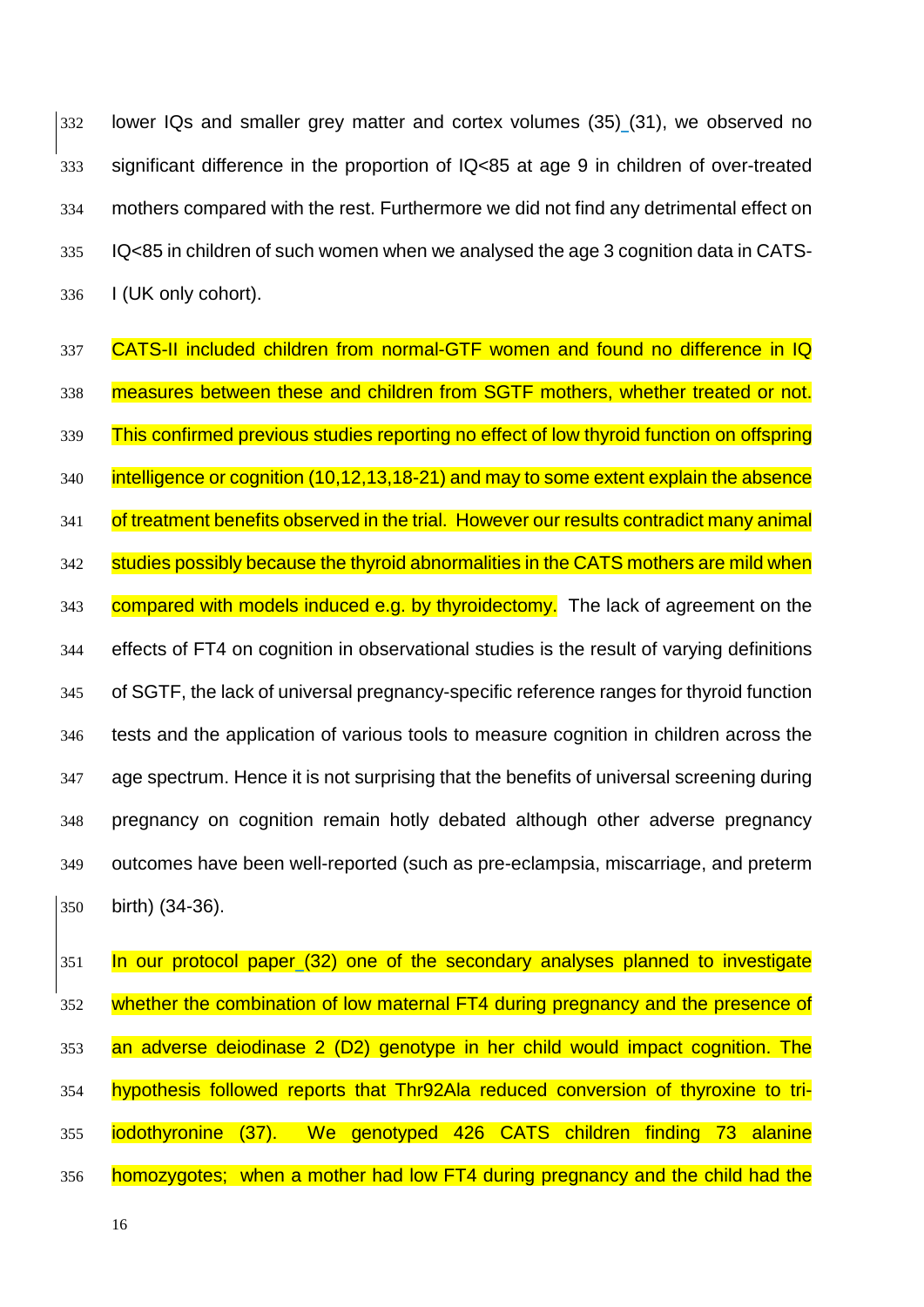357 homozygous alanine D2 genotype, treatment appeared to reduce the odds of 358 FSIQ<85 (reduced OR from 5.72 to 1.85), though this was non-significant and included 359 only a small number of the participants (data not shown).

360 Our study has some limitations although throughout all analyses adjustments were 361 made to control for extraneous effects. **1. The CATS-II power calculation was based** 362 on an IQ difference of 6 points, as found by Haddow et al in offspring of women with 363 overt hypothyroidism. We studied women with less severe thyroid dysfunction and 364 thus the study may have been underpowered to detect more subtle cognitive variation. 365 2. This was exacerbated by the recruitment challenges we faced from the outset, with 366 the main problem due to participants having re-located since participating in CATS-I 367 and not responding to invitation. As the study developed, the recruitment process 368 evolved and rates improved but extending the data collection period would have taken 369 the children closer to puberty and its complications. 3. There were some differences 370 noted between the three groups raising the possibility of bias. However, significantly 371 older normal-GTF children than those from the SGTF groups should not have affected 372 the results since both assessment tools used have scores age-corrected in three 373 month intervals. Similarly differences in maternal age at recruitment and place of child 374 assessment were both covariates controlled for in the analyses.

375 In conclusion, results obtained in the current follow-up study have shown no effect of 376 thyroxine supplementation in women with SGTF on child IQ at age 9. These findings 377 support those of the original CATS-I study and a recent large RCT. Our data are 378 consistent with the lack of treatment effect being due to the similar proportion of IQ<85 379 in children of normal-GTF and SGTF mothers rather than the age of cognitive 380 assessment or the relatively high dose of thyroxine supplementation. However, future 381 large randomised trials, with thyroxine interventions at a much earlier stage of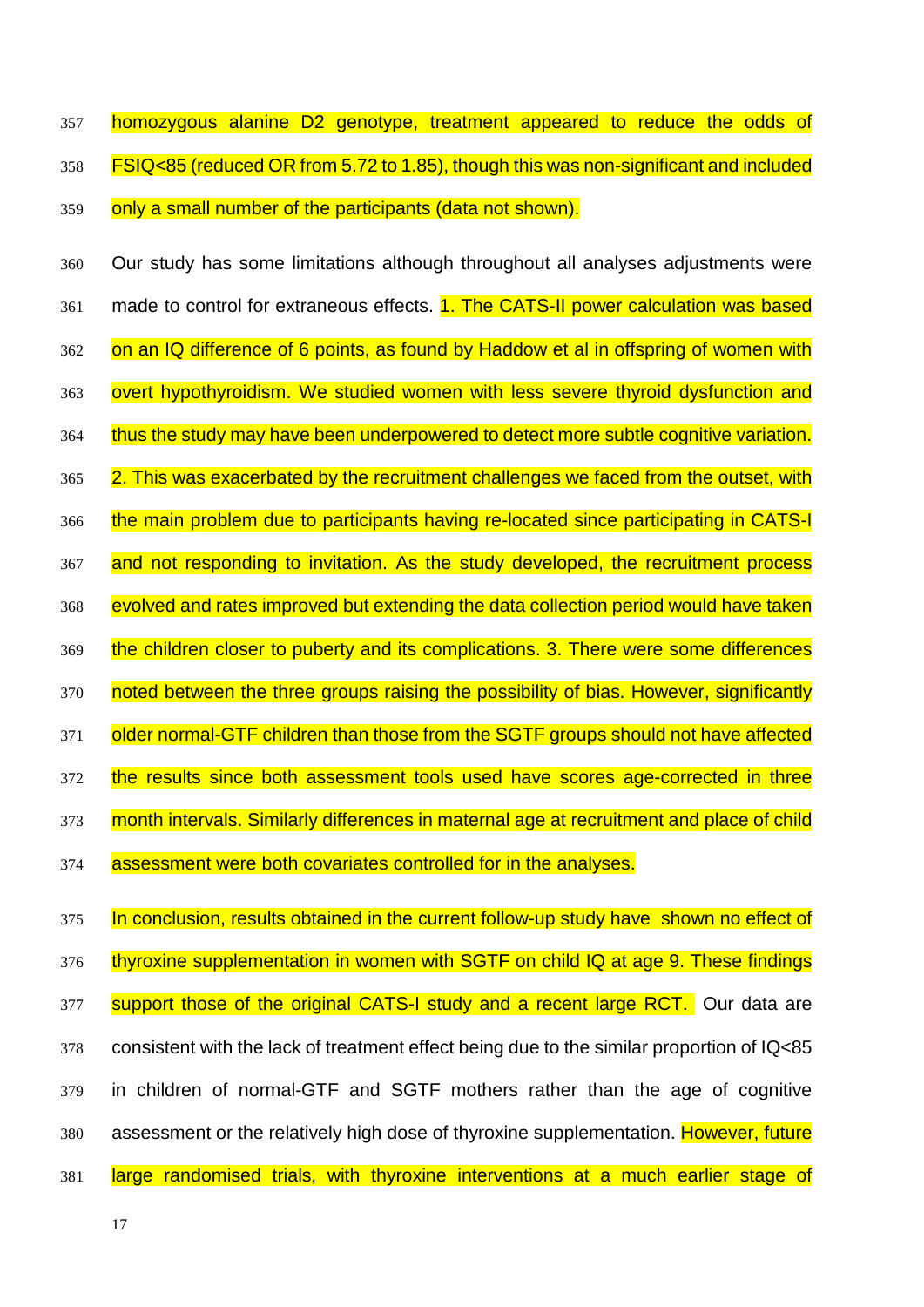- 382 pregnancy (or pre-conception), may still be warranted, since the benefits of treatment
- 383 may not be fully realised unless treatment is commenced early.

### **Contributors**

- CH collected the data, was involved in writing the report and analysed the data with
- PNT. SC, RP, KM, LZ, MG, AB, OO, IM, MSD, JG, CD, JHL, and AR contributed to
- study design, data analyses and writing the report. ML designed and managed the
- project, supervised analyses and contributed to the report.

#### **Acknowledgments**

- We are extremely grateful to the children, parents and families who participated in the
- study. Special thanks are extended to Dionne Shillabeer, Julie Pell, Julie Evans,
- Sophie Fuller, and Beverley Carey for their dedicated support to the CATS project.

### **References**

- <span id="page-18-0"></span> **1.** Bernal J, Nunez J. Thyroid hormones and brain development. European Journal of Endocrinology 1995; 133:390-398
- **2.** Ahmed OM, El-Gareib AW, El-bakry AM, Abd El-Tawab SM, Ahmed RG. Thyroid hormones states and brain development interactions. International Journal of Developmental Neuroscience 2008; 26:147- 209
- 400 **3.** Zimmermann MB. Iodine deficiency. Endocrine Reviews 2009; 30:376-408<br>401 **4.** De Escobar GM. The role of thyroid hormone in fetal neurodevelopn
- <span id="page-18-1"></span>4. De Escobar GM. The role of thyroid hormone in fetal neurodevelopment. Journal of Pediatric Endocrinology and Metabolism 2001; 14:1453-1462
- <span id="page-18-2"></span> **5.** Contempré B, Jauniaux E, Calvo R, Jurkovic D, Campbell S, Morreale De Escobar G. Detection of thyroid hormones in human embryonic cavities during the first trimester of pregnancy. Journal of Clinical Endocrinology and Metabolism 1993; 77:1719-1722
- <span id="page-18-3"></span> **6.** Lazarus JH, Premawardhana LDKE. Screening for thyroid disease in pregnancy. Journal of Clinical Pathology 2005; 58:449-452
- <span id="page-18-4"></span> **7.** Rovet JF, Willoughby KA. Maternal thyroid function during pregnancy: Effects on the developing fetal 409 brain. Maternal Influences on Fetal Neurodevelopment: Clinical and Research Aspects2010:55-77.<br>410 **8.** Haddow JE, Palomaki GE, Allan WC, Williams JR, Knight GJ, Gagnon J, O'Heir CE, Mitchell
- <span id="page-18-5"></span> **8.** Haddow JE, Palomaki GE, Allan WC, Williams JR, Knight GJ, Gagnon J, O'Heir CE, Mitchell ML, Hermos RJ, Waisbren SE, Faix JD, Klein RZ. Maternal thyroid deficiency during pregnancy and subsequent neuropsychological development of the child. The New England journal of medicine 1999; 341:549-555
- <span id="page-18-6"></span> **9.** Li Y, Shan Z, Teng W, Yu X, Li Y, Fan C, Teng X, Guo R, Wang H, Li J, Chen Y, Wang W, Chawinga M, Zhang L, Yang L, Zhao Y, Hua T. Abnormalities of maternal thyroid function during pregnancy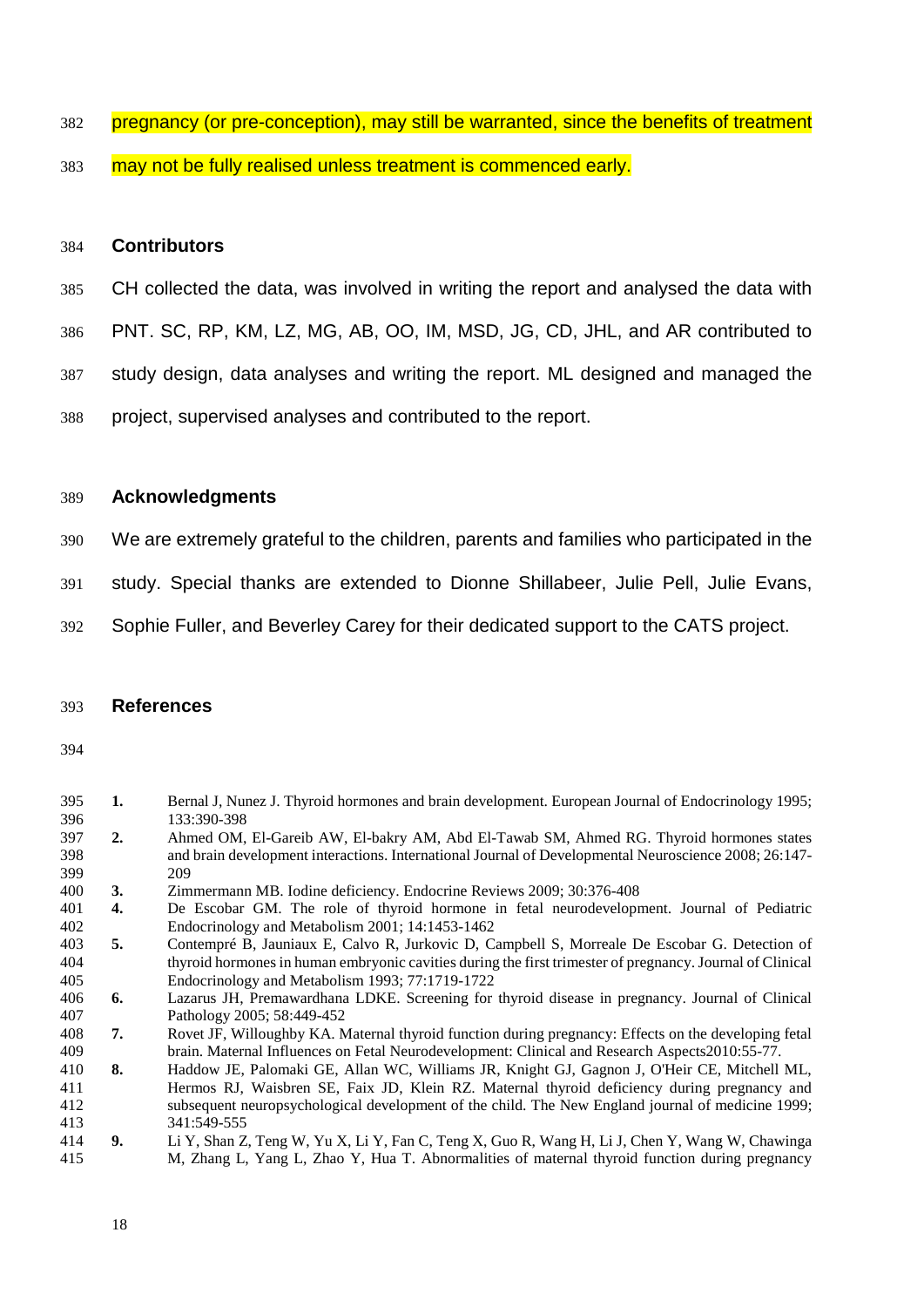<span id="page-19-9"></span><span id="page-19-8"></span><span id="page-19-7"></span><span id="page-19-6"></span><span id="page-19-5"></span><span id="page-19-4"></span><span id="page-19-3"></span><span id="page-19-2"></span><span id="page-19-1"></span><span id="page-19-0"></span>

| 416        |     | affect neuropsychological development of their children at 25-30 months. Clinical endocrinology 2010;                                                                                        |
|------------|-----|----------------------------------------------------------------------------------------------------------------------------------------------------------------------------------------------|
| 417        |     | 72:825-829                                                                                                                                                                                   |
| 418        | 10. | Su PY, Huang K, Hao JH, Xu YQ, Yan SQ, Li T, Xu YH, Tao FB. Maternal thyroid function in the first                                                                                           |
| 419        |     | twenty weeks of pregnancy and subsequent fetal and infant development: A prospective population-                                                                                             |
| 420        |     | based cohort study in China. Journal of Clinical Endocrinology and Metabolism 2011; 96:3234-3241                                                                                             |
| 421        | 11. | Klein RZ, Sargent JD, Larsen PR, Waisbren SE, Haddow JE, Mitchell ML. Relation of severity of                                                                                                |
| 422        |     | maternal hypothyroidism to cognitive development of offspring. Journal of Medical Screening 2001;                                                                                            |
| 423        |     | 8:18-20                                                                                                                                                                                      |
| 424        | 12. | Smit BJ, Kok JH, Vulsma T, Briet JM, Boer K, Wiersinga WM. Neurologic development of the newborn                                                                                             |
| 425        |     | and young child in relation to maternal thyroid function. Acta Paediatrica, International Journal of                                                                                         |
| 426        |     | Paediatrics 2000; 89:291-295                                                                                                                                                                 |
| 427        | 13. | Henrichs J, Bongers-Schokking JJ, Schenk JJ, Ghassabian A, Schmidt HG, Visser TJ, Hooijkaas H, De                                                                                            |
| 428        |     | Muinck Keizer-Schrama SMPF, Hofman A, Jaddoe VVW, Visser W, Steegers EAP, Verhulst FC, De                                                                                                    |
| 429        |     | Rijke YB, Tiemeier H. Maternal thyroid function during early pregnancy and cognitive functioning in                                                                                          |
| 430        |     | early childhood: The generation R study. Journal of Clinical Endocrinology and Metabolism 2010;                                                                                              |
| 431        | 14. | 95:4227-4234                                                                                                                                                                                 |
| 432<br>433 |     | Ghassabian A, El Marroun H, Peeters RP, Jaddoe VW, Hofman A, Verhulst FC, Tiemeier H, White T.<br>Downstream effects of maternal hypothyroxinemia in early pregnancy: Nonverbal IQ and brain |
| 434        |     | morphology in school-age children. Journal of Clinical Endocrinology and Metabolism 2014; 99:2383-                                                                                           |
| 435        |     | 2390                                                                                                                                                                                         |
| 436        | 15. | Suárez-Rodríguez M, Azcona-San Julián C, Alzina de Aguilar V. Hypothyroxinemia during pregnancy:                                                                                             |
| 437        |     | The effect on neurodevelopment in the child. International Journal of Developmental Neuroscience 2012;                                                                                       |
| 438        |     | 30:435-438                                                                                                                                                                                   |
| 439        | 16. | Pop VJ, Brouwers EP, Vader HL, Vulsma T, Van Baar AL, De Vijlder JJ. Maternal hypothyroxinaemia                                                                                              |
| 440        |     | during early pregnancy and subsequent child development: A 3-year follow-up study. Clinical                                                                                                  |
| 441        |     | endocrinology 2003; 59:282-288                                                                                                                                                               |
| 442        | 17. | Berbel P, Mestre JL, Santamaría A, Palazón I, Franco A, Graells M, González-Torga A, de Escobar GM.                                                                                          |
| 443        |     | Delayed neurobehavioral development in children born to pregnant women with mild hypothyroxinemia                                                                                            |
| 444        |     | during the first month of gestation: the importance of early iodine supplementation. Thyroid : official                                                                                      |
| 445        |     | journal of the American Thyroid Association 2009; 19:511-519                                                                                                                                 |
| 446        | 18. | Craig WY, Allan WC, Kloza EM, Pulkkinen AJ, Waisbren S, Spratt DI, Palomaki GE, Neveux LM,                                                                                                   |
| 447        |     | Haddow JE. Mid-gestational maternal free thyroxine concentration and offspring neurocognitive                                                                                                |
| 448        |     | development at age two years. Journal of Clinical Endocrinology & Metabolism 2012; 97:E22-28                                                                                                 |
| 449        | 19. | Chevrier J, Harley KG, Kogut K, Holland N, Johnson C, Eskenazi B. Maternal thyroid function during                                                                                           |
| 450        |     | the second half of pregnancy and child neurodevelopment at 6, 12, 24, and 60 months of age. Journal of                                                                                       |
| 451        |     | Thyroid Research 2011; 2011                                                                                                                                                                  |
| 452        | 20. | Grau G, Aguayo A, Vela A, Aniel-Quiroga A, Espada M, Miranda G, Martinez-Indart L, Martul P,                                                                                                 |
| 453        |     | Castaño L, Rica I. Normal intellectual development in children born from women with hypothyroxinemia                                                                                         |
| 454        |     | during their pregnancy. Journal of Trace Elements in Medicine and Biology 2015; 31:18-24                                                                                                     |
| 455        | 21. | Oken E, Braverman LE, Platek D, Mitchell ML, Lee SL, Pearce EN. Neonatal thyroxine, maternal                                                                                                 |
| 456        |     | thyroid function, and child cognition. The Journal of clinical endocrinology and metabolism 2009;                                                                                            |
| 457        |     | 94:497-503                                                                                                                                                                                   |
| 458        | 22. | Willoughby KA, McAndrews MP, Rovet JF. Accuracy of episodic autobiographical memory in children                                                                                              |
| 459        |     | with early thyroid hormone deficiency using a staged event. Developmental Cognitive Neuroscience                                                                                             |
| 460        |     | 2014; 9:1-11                                                                                                                                                                                 |
| 461        | 23. | Willoughby KA, McAndrews MP, Rovet J. Effects of early thyroid hormone deficiency on children's                                                                                              |
| 462        |     | autobiographical memory performance. Journal of the International Neuropsychological Society 2013;                                                                                           |
| 463        |     | 19:419-429                                                                                                                                                                                   |
| 464        | 24. | Willoughby KA, McAndrews MP, Rovet JF. Effects of maternal hypothyroidism on offspring                                                                                                       |
| 465        |     | hippocampus and memory. Thyroid 2014; 24:576-584<br>Pharoah POD, Connolly KJ. Relationship between maternal thyroxine levels during pregnancy and                                            |
| 466        | 25. | memory function in childhood. Early Human Development 1991; 25:43-51                                                                                                                         |
| 467<br>468 | 26. | Ishaik G, Asztalos E, Perlman K, Newton S, Frisk V, Rovet J. Hypothyroxinemia of prematurity and                                                                                             |
| 469        |     | infant neurodevelopment: A pilot study. Journal of Developmental and Behavioral Pediatrics 2000;                                                                                             |
| 470        |     | 21:172-179                                                                                                                                                                                   |
| 471        | 27. | Henrichs J, Ghassabian A, Peeters RP, Tiemeier H. Maternal hypothyroxinemia and effects on cognitive                                                                                         |
| 472        |     | functioning in childhood: How and why? Clinical endocrinology 2013; 79:152-162                                                                                                               |
| 473        | 28. | Lazarus JH, Bestwick JP, Channon S, Paradice R, Maina A, Rees R, Chiusano E, John R, Guaraldo V,                                                                                             |
| 474        |     | George LM, Perona M, Dall'Amico D, Parkes AB, Joomun M, Wald NJ. Antenatal thyroid screening                                                                                                 |
| 475        |     | and childhood cognitive function. The New England journal of medicine 2012; 366:493-501                                                                                                      |
|            |     |                                                                                                                                                                                              |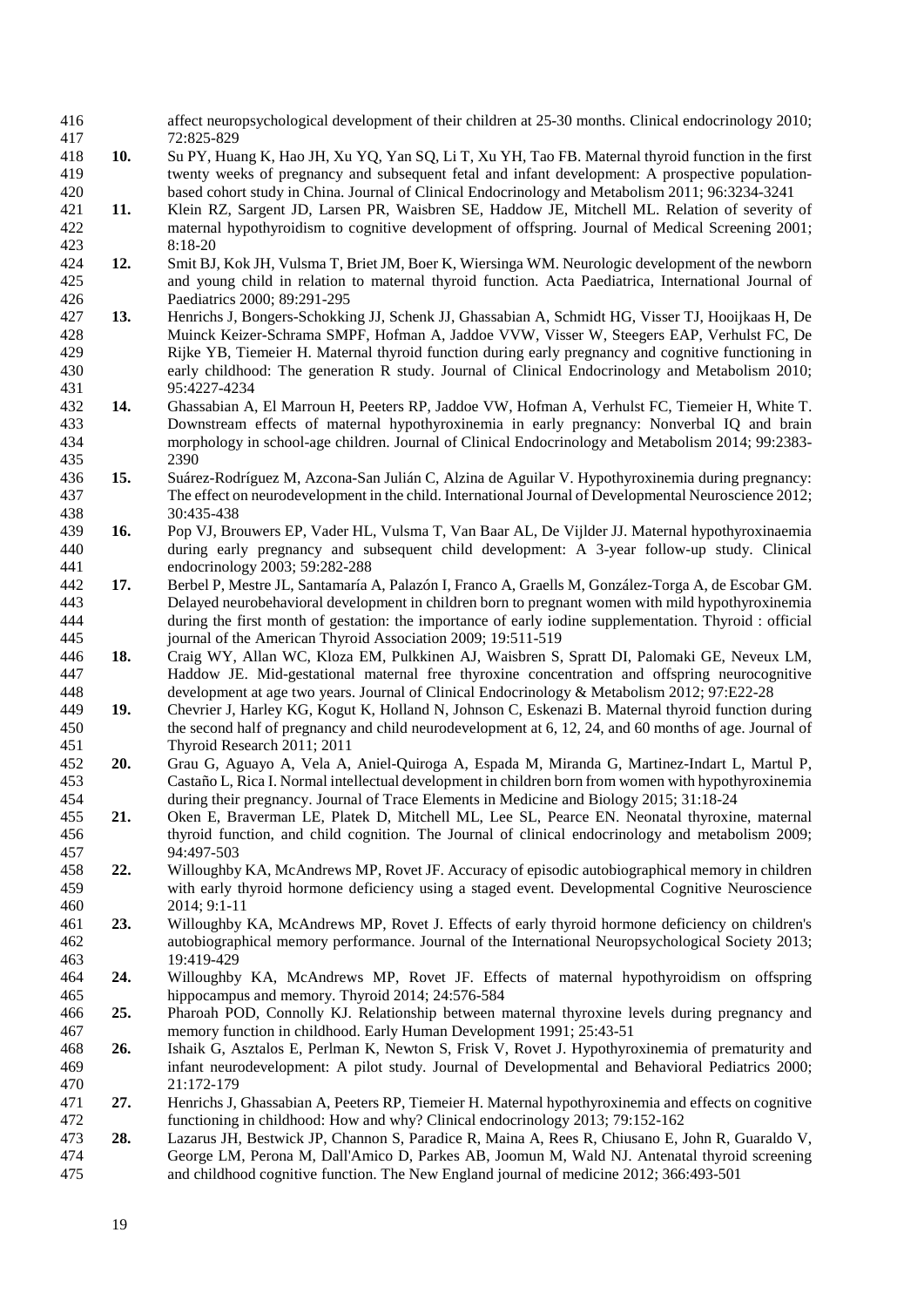<span id="page-20-6"></span><span id="page-20-5"></span><span id="page-20-4"></span><span id="page-20-3"></span>

| 481<br>482 |            | White T, Tiemeier H. Association of maternal thyroid function during early pregnancy with offspring IQ<br>and brain morphology in childhood: a population-based prospective cohort study. The Lancet Diabetes |  |
|------------|------------|---------------------------------------------------------------------------------------------------------------------------------------------------------------------------------------------------------------|--|
| 483        |            | & Endocrinology 2016; 4:35-43                                                                                                                                                                                 |  |
| 484        | 32.        | Hales C, Channon S, Taylor PN, Draman MS, Muller I, Lazarus J, Paradice R, Rees A, Shillabeer D,                                                                                                              |  |
| 485<br>486 |            | Gregory JW. The second wave of the Controlled Antenatal Thyroid Screening (CATS II) study: the<br>cognitive assessment protocol. BMC endocrine disorders 2014; 14:95                                          |  |
| 487        | 33.        | Daniels GH, Dayan CM. Thyroid Disorders. Oxford, UK: Health Press.                                                                                                                                            |  |
| 488        | 34.        | Van den Boogaard E, Vissenberg R, Land JA, van Wely M, van der Post JAM, Goddijn M, Bisschop                                                                                                                  |  |
| 489        |            | PH. Significance of (sub) clinical thyroid dysfunction and thyroid autoimmunity before conception and                                                                                                         |  |
| 490        |            | in early pregnancy: a systematic review. Human reproduction update 2011; 17:605-619                                                                                                                           |  |
| 491        | 35.        | Jouyandeh Z, Hasani-Ranjbar S, Qorbani M, Larijani B. Universal screening versus selective case-based                                                                                                         |  |
| 492        |            | screening for thyroid disorders in pregnancy. Endocrine 2014; 48:116-123                                                                                                                                      |  |
| 493<br>494 | 36.        | Reid Sally M, Middleton P, Cossich Mary C, Crowther Caroline A, Bain E. Interventions for clinical and<br>subclinical hypothyroidism pre-pregnancy and during pregnancy. Cochrane Database of Systematic      |  |
| 495        |            | Reviews 2013(5). http://onlinelibrary.wiley.com/doi/10.1002/14651858.CD007752.pub3/abstract.                                                                                                                  |  |
| 496        | 37.        | Castagna MG DM, Cantara S, Ambrosio R, Maino F, Porcelli T, Marzocchi C, Garbi C, Pacini F,                                                                                                                   |  |
| 497        |            | Salvatore D. DIO2 Thr92Ala Reduces Deiodinase-2 Activity and Serum-T3 Levels in Thyroid-Deficient                                                                                                             |  |
| 498        |            | Patients. Journal of Clinical Endocrinology and Metabolism 2017; 102:1623-1630                                                                                                                                |  |
|            |            |                                                                                                                                                                                                               |  |
| 499        |            |                                                                                                                                                                                                               |  |
|            |            |                                                                                                                                                                                                               |  |
| 500        |            |                                                                                                                                                                                                               |  |
|            |            |                                                                                                                                                                                                               |  |
|            |            |                                                                                                                                                                                                               |  |
| 501        |            | <b>Legends to Figures and Tables</b>                                                                                                                                                                          |  |
|            |            |                                                                                                                                                                                                               |  |
| 502        |            | Table 1: Characteristics of the cohort. Data are expressed as median (Interquartile                                                                                                                           |  |
|            |            |                                                                                                                                                                                                               |  |
| 503        |            | range, IQR), mean (standard deviation, SD) or the Number (N) of participants                                                                                                                                  |  |
|            |            |                                                                                                                                                                                                               |  |
| 504        |            | (percentage, %). Socioeconomic status is based on a social deprivation score with 1                                                                                                                           |  |
|            |            |                                                                                                                                                                                                               |  |
| 505        |            | being the most deprived. Child's language describes whether the child speaks English                                                                                                                          |  |
|            |            |                                                                                                                                                                                                               |  |
| 506        |            | (Engl) both at home and in school, Welsh in both locations, a combination of English                                                                                                                          |  |
|            |            |                                                                                                                                                                                                               |  |
| 507        |            | and Welsh or an additional language. GTF=gestational thyroid function;                                                                                                                                        |  |
|            |            |                                                                                                                                                                                                               |  |
| 508        |            | SGTF=suboptimal gestational thyroid function; CATS=controlled antenatal thyroid                                                                                                                               |  |
|            |            |                                                                                                                                                                                                               |  |
| 509        | screening. |                                                                                                                                                                                                               |  |
|            |            |                                                                                                                                                                                                               |  |
|            |            | Table 2: Logistic regressions for odds of IQ below 85. Data are expressed as                                                                                                                                  |  |
| 510        |            |                                                                                                                                                                                                               |  |
| 511        |            | Odds Ratios (OR) with 95% confidence intervals (95% CI). SGTF=suboptimal                                                                                                                                      |  |
|            |            |                                                                                                                                                                                                               |  |
| 512        |            | gestational thyroid function. FSIQ=full scale intelligence quotient. VCIQ=verbal                                                                                                                              |  |
|            |            |                                                                                                                                                                                                               |  |
|            |            |                                                                                                                                                                                                               |  |
|            |            |                                                                                                                                                                                                               |  |

<span id="page-20-0"></span>**29.** Casey BM, Thom EA, Peaceman AM, Varner MW, Sorokin Y, Hirtz DG, Reddy UM, Wapner RJ, Thorp Jr JM, Saade G. Treatment of Subclinical Hypothyroidism or Hypothyroxinemia in Pregnancy. New

England Journal of Medicine 2017; 376:815-825

<span id="page-20-2"></span><span id="page-20-1"></span>479 **30.** N M. IQ and human intelligence. Oxford University Press.<br>480 **31.** Korevaar T, Muetzel R, Medici M, Chaker L, Jaddoe VV

Jr JM, Saade G. Treatment of Subclinical Hypothyroidism or Hypothyroxinemia in Pregnancy. New

**31.** Korevaar T, Muetzel R, Medici M, Chaker L, Jaddoe VWV, de Rijke YB, Steegers EAP, Visser TJ,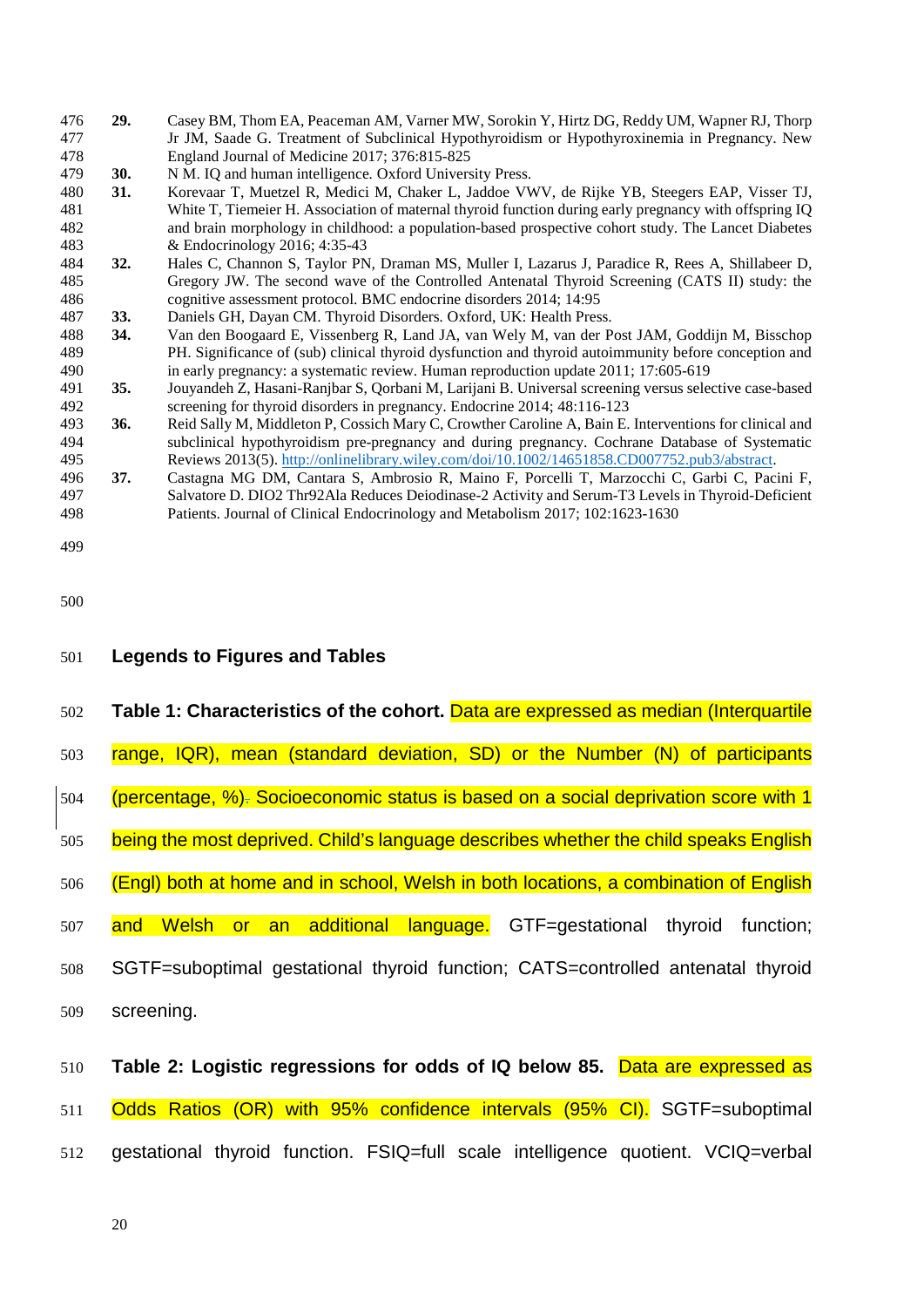comprehension intelligence quotient. PRIQ=perceptual reasoning intelligence quotient. WMIQ=working memory intelligence quotient. PSIQ=processing speed intelligence quotient. Model 1=unadjusted. Model 2=adjusted for child gender. Model 3=adjusted for model 2 and whether the mother breastfed over one month, and mother age at time of study consent during pregnancy. Model 4=adjusted for model 3 and where the child was assessed, child's language spoken at school and home, and 519 social deprivation score.

 **Table 3: Mean scores for IQs.** Data expressed as means (standard deviations) of group, or the Number (N) of participants (percentage, %) having IQ<85. GTF=gestational thyroid function; SGTF=suboptimal gestational thyroid function; WISC=Wechsler intelligence scale for children fourth edition UK; VCIQ=verbal comprehension intelligence quotient, PRIQ=perceptual reasoning intelligence quotient; WMIS=working memory intelligence quotient; PSIQ=processing speed intelligence quotient; FSIQ=full scale intelligence quotient; NEPSY=developmental neuropsychological assessment second edition; MD=memory for designs; MDD=memory for designs delayed; FTDH=fingertip tapping dominant hand; FTNDH=fingertip tapping non-dominant hand; NM=narrative memory; LM=list memory. \*reduced dataset

 **Figure 1: Flow-chart of recruitment to the Controlled Antenatal Thyroid Screening (CATS) Study** Illustrates initial recruitment for CATS-I, when child IQ was assessed at 3 years of age and the follow-up study CATS-II, in which child IQ was assessed at 9 years of age.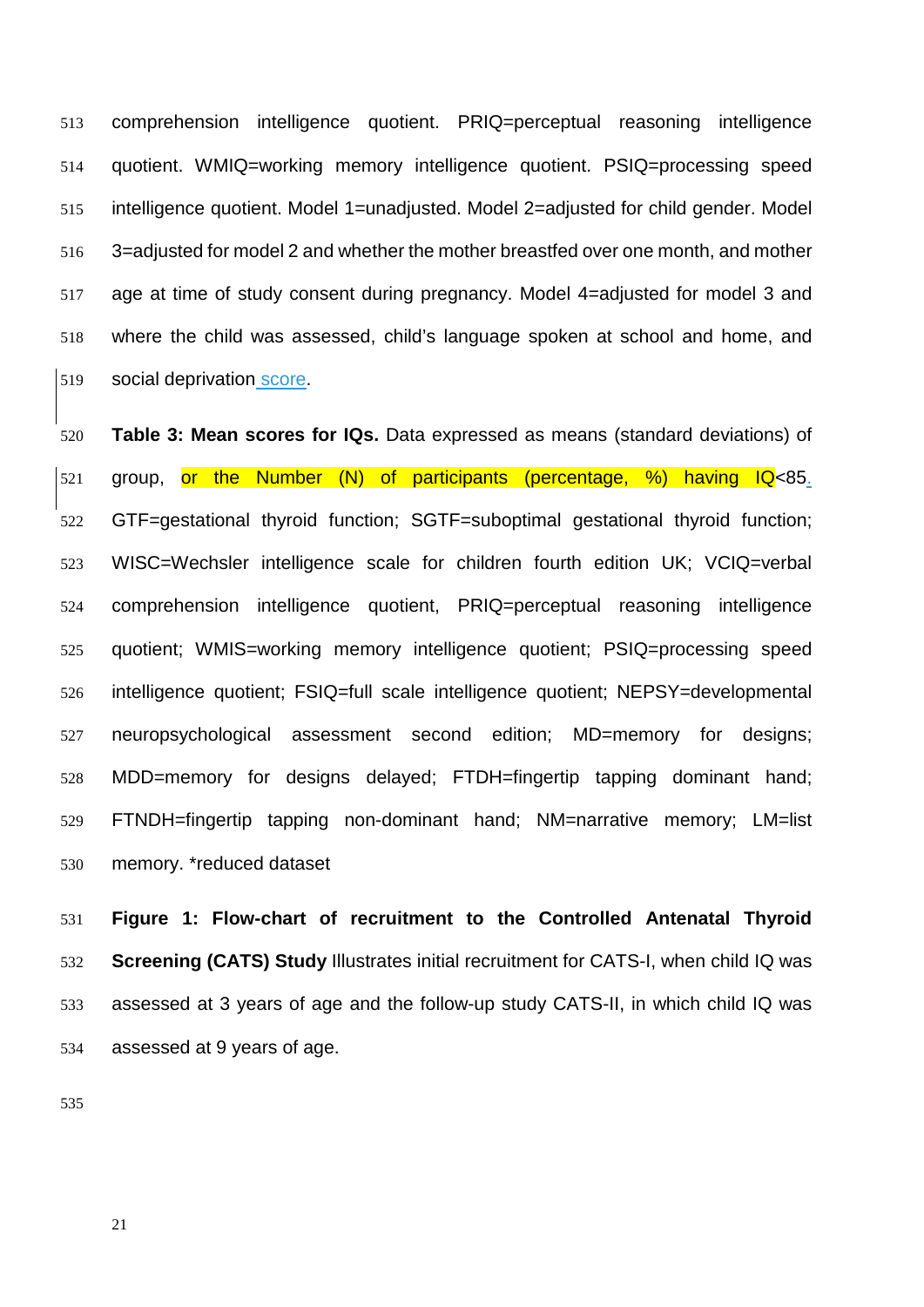536 TABLE 1:

|                                     | <b>Groups</b>       |                     |                 |                |                |                               |
|-------------------------------------|---------------------|---------------------|-----------------|----------------|----------------|-------------------------------|
| <b>Characteristics</b>              | Normal-GTF          | <b>Treated SGTF</b> | Untreated       | Normal-GTF     | Normal-GTF vs. | Treated SGTF                  |
|                                     |                     |                     | <b>SGTF</b>     | Treated<br>VS. | Untreated      | <b>Untreated</b><br><b>VS</b> |
|                                     | $N = 232$           | $N = 119$           | $N=98$          | SGTF (P)       | SGTF(P)        | SGTF(P)                       |
| Thyrotropin<br>CATS-I 1.16<br>at    |                     | 4.09                | 3.57            | 0.001          | 0.001          | 0.007                         |
| consent (mIU/L)                     | $(0.66 - 1.83)$     | $(1.79 - 5.09)$     | $(1.18 - 4.49)$ |                |                |                               |
| Thyroxine<br>at                     | CATS-I 14.12 (1.76) | 11.92 (1.93)        | 11.79 (1.88)    | 0.001          | 0.001          | 1.000                         |
| consent (pmol/L)                    |                     |                     |                 |                |                |                               |
| Maternal age at CATS-I 31.85 (5.16) |                     | 30.26 (5.08)        | 31.05 (4.88)    | 0.018          | 0.578          | 0.767                         |
| consent (years)                     |                     |                     |                 |                |                |                               |
| Social deprivation/Socio-           | $(3-5)$<br>4.00     | $4.00(3-5)$         | $4.00(2-5)$     | 0.807          | 0.359          | 0.161                         |
| economic status                     | (mean 3.71)         | (mean 3.78)         | (mean 3.37)     |                |                |                               |
| 1                                   | 26 (11%)            | 15 (13%)            | 16 (16%)        |                |                |                               |
| $\overline{2}$                      | 27 (11%)            | 12 (10%)            | 14 (14%)        |                |                |                               |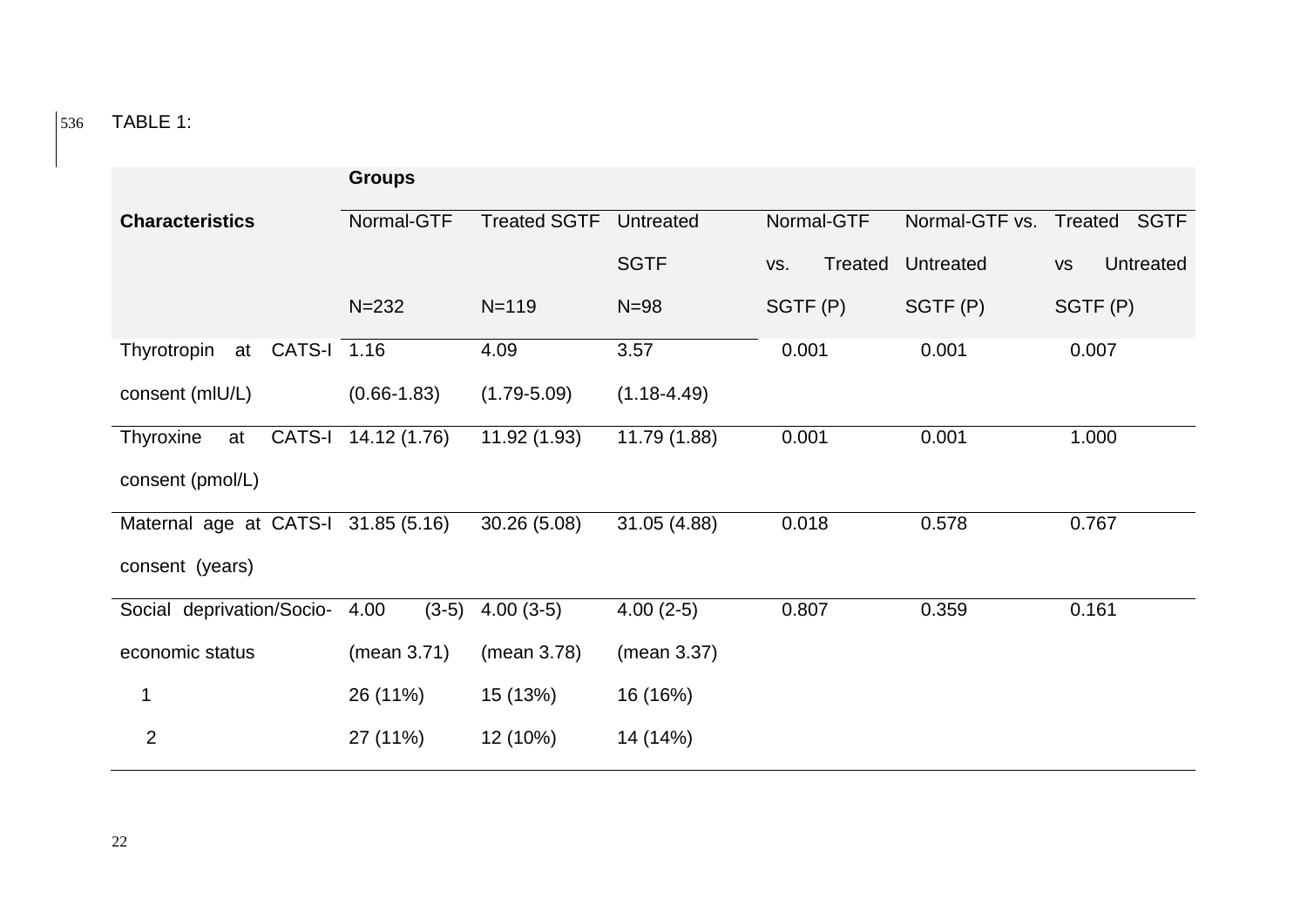| 3                            | 36 (15%)         | 15 (13%)        | 17 (17%)        |       |       |       |
|------------------------------|------------------|-----------------|-----------------|-------|-------|-------|
| 4                            | 43 (18%)         | 19 (16%)        | 20 (20%)        |       |       |       |
| $\overline{5}$               | 100 (43%)        | 58 (49%)        | 31 (32%)        |       |       |       |
| Child breastfed over one     | 150 (65%)        | 72 (60%)        | 56 (57%)        | 0.445 | 0.198 | 0.616 |
| month $N$ (%)                |                  |                 |                 |       |       |       |
| <b>Child characteristics</b> |                  |                 |                 |       |       |       |
| Male children N (%)          | 177 (50%)        | 65 (55%)        | 49 (50%)        | 0.457 | 0.943 | 0.497 |
| Child age at participation   | 9.83             | 9.58            | 9.50            | 0.001 | 0.024 | 0.710 |
|                              | $(9.00 - 10.33)$ | $(9.08 - 9.94)$ | $(9.00 - 9.94)$ |       |       |       |
| Where child was              |                  |                 |                 | 0.001 | 0.001 | 0.554 |
| assessed                     |                  |                 |                 |       |       |       |
| Home                         | 120 (52%)        | 92 (77%)        | 79 (81%)        |       |       |       |
| Research centre              | 112 (48%)        | 27 (23%)        | 19 (19%)        |       |       |       |
| Child's language             |                  |                 |                 | 0.950 | 0.364 | 0.541 |
| English school/home          | 180 (78%)        | 95 (80%)        | 85 (87%)        |       |       |       |
|                              |                  |                 |                 |       |       |       |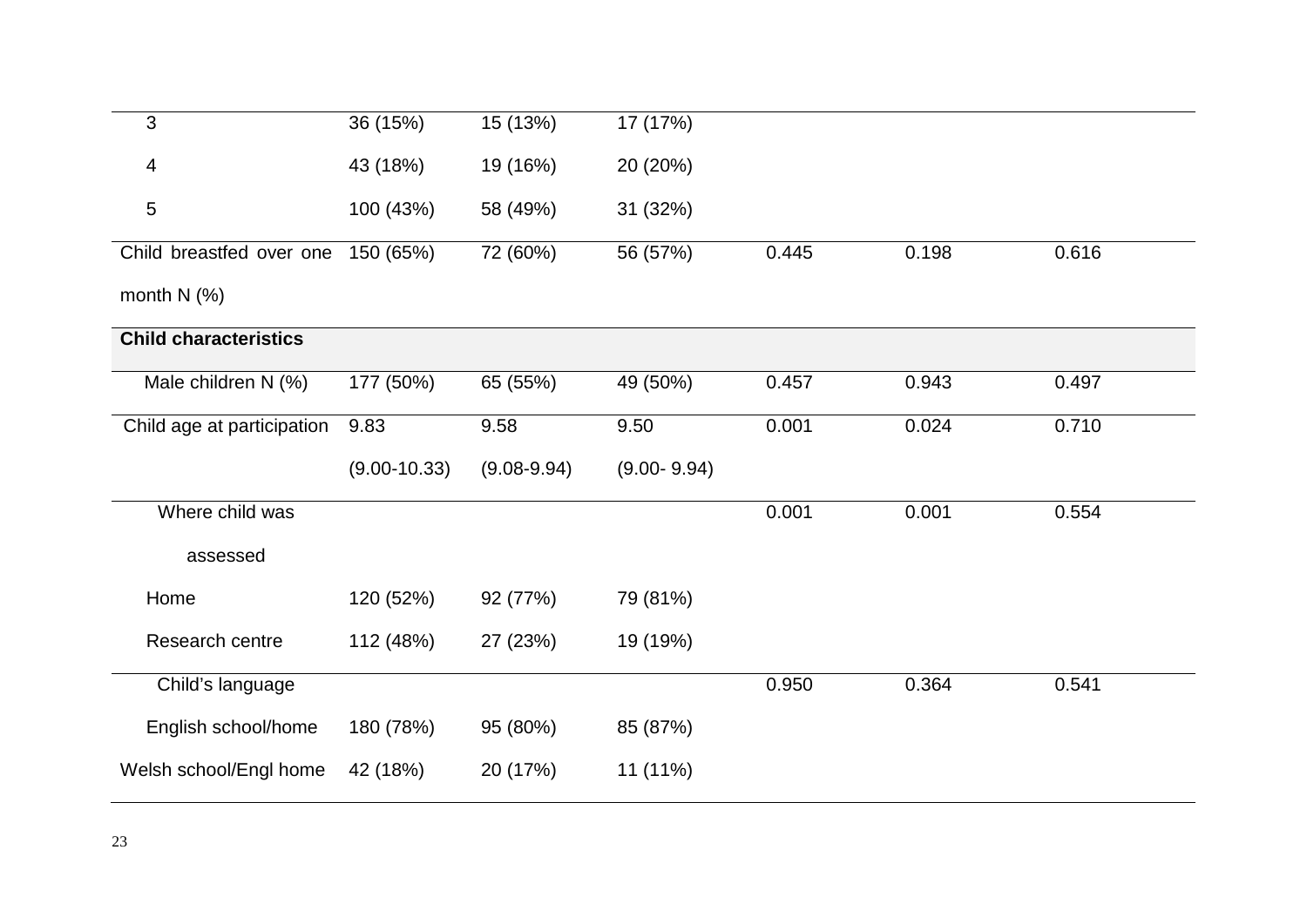| Welsh school/home              | 7 (3%) | 3(2%)    | 1(1%)    |
|--------------------------------|--------|----------|----------|
| Engl school/other home 2 (1%)  |        | $1(1\%)$ | $1(1\%)$ |
| Welsh school/other home 1 (1%) |        |          |          |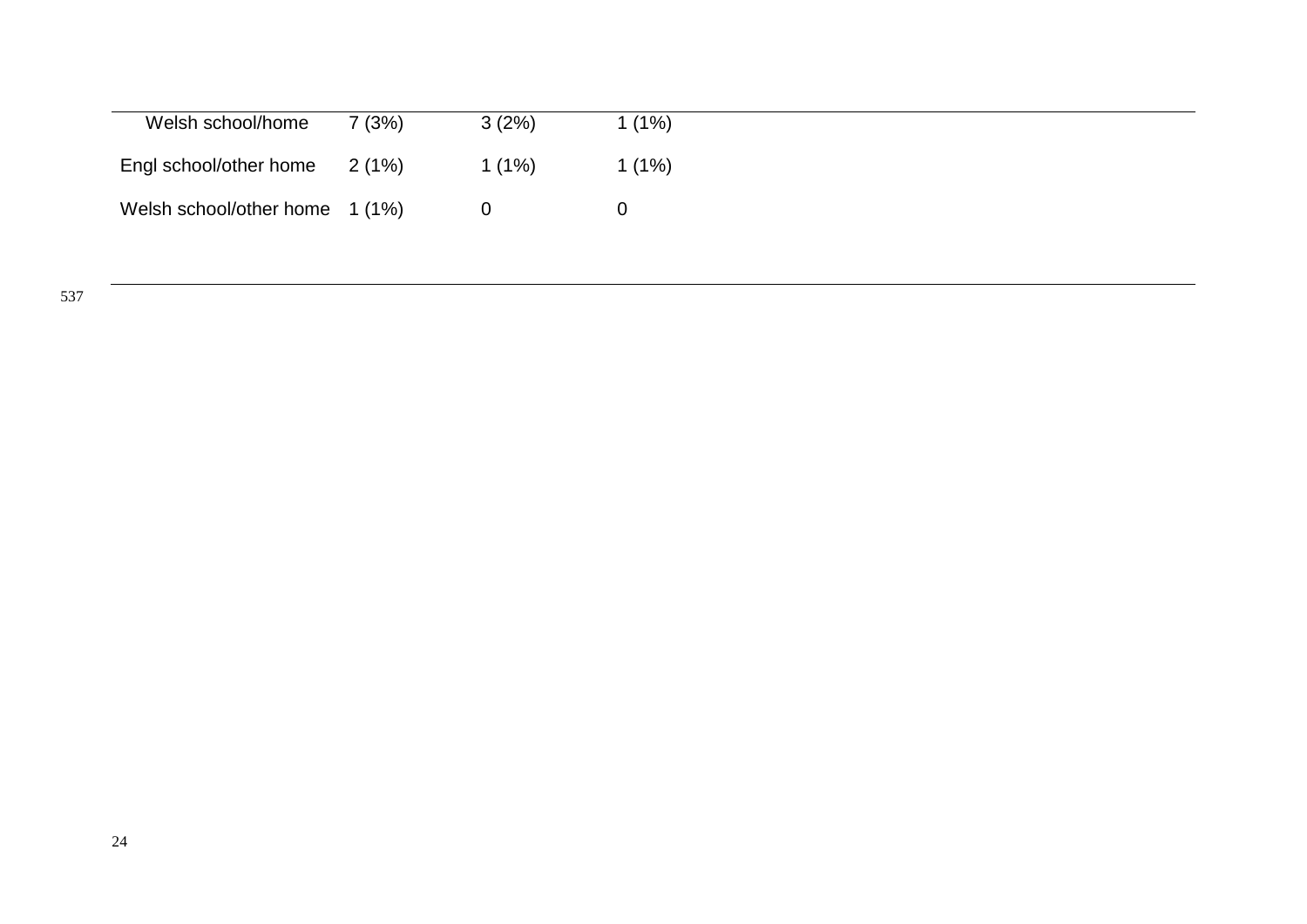| <b>IQs</b>  | <b>MODELS</b>  | <b>Merged SGTF to</b> | P                  | <b>OR Untreated</b> | <b>OR treatment</b> | P           |
|-------------|----------------|-----------------------|--------------------|---------------------|---------------------|-------------|
|             |                | <b>Normal-GTF OR</b>  | <b>Interaction</b> | (95% CI)            | (95% CI)            | treatment   |
|             |                | (95% CI)              |                    |                     |                     | interaction |
| <b>FSIQ</b> | 1              | 1.58(0.78, 3.21)      | 0.206              | 1.97(0.86, 4.50)    | 0.65(0.26, 1.63)    | 0.355       |
|             | $\overline{2}$ | 1.57(0.77, 3.19)      | 0.217              | 1.98(0.86, 4.55)    | 0.63(0.25, 1.59)    | 0.325       |
|             | $\mathbf{3}$   | 1.38(0.66, 2.86)      | 0.389              | 1.77(0.75, 4.16)    | $0.61$ (0.23, 1.58) | 0.308       |
|             | 4              | 1.15(0.52, 2.51)      | 0.731              | 1.33(0.53, 3.34)    | 0.75(0.27, 2.06)    | 0.576       |
| <b>VCIQ</b> | 1              | 1.08(0.57, 2.03)      | 0.820              | 0.89(0.38, 2.09)    | 1.38(0.55, 3.48)    | 0.491       |
|             | $\overline{2}$ | 1.07(0.57, 2.02)      | 0.833              | 0.89(0.38, 2.09)    | 1.36(0.54, 3.44)    | 0.506       |
|             | 3              | 0.99(0.52, 1.88)      | 0.968              | 0.82(0.34, 1.93)    | 1.38(0.54, 3.53)    | 0.491       |
|             | 4              | 0.93(0.47, 1.83)      | 0.834              | 0.70(0.29, 1.73)    | 1.62(0.62, 4.20)    | 0.317       |
| <b>PRIQ</b> | $\mathbf{1}$   | 1.82(0.84, 3.94)      | 0.130              | 2.54(1.06, 6.07)    | 0.49(0.18, 1.33)    | 0.156       |
|             | $\overline{2}$ | 1.82(0.84, 3.94)      | 0.131              | 2.54(1.06, 6.07)    | 0.49(0.18, 1.33)    | 0.156       |
|             | $\mathfrak{S}$ | 1.60(0.73, 3.53)      | 0.238              | 2.31(0.95, 5.62)    | 0.46(0.17, 1.28)    | 0.132       |
|             | 4              | 1.35(0.59, 3.09)      | 0.482              | 1.78(0.69, 4.56)    | 0.56(0.19, 1.58)    | 0.268       |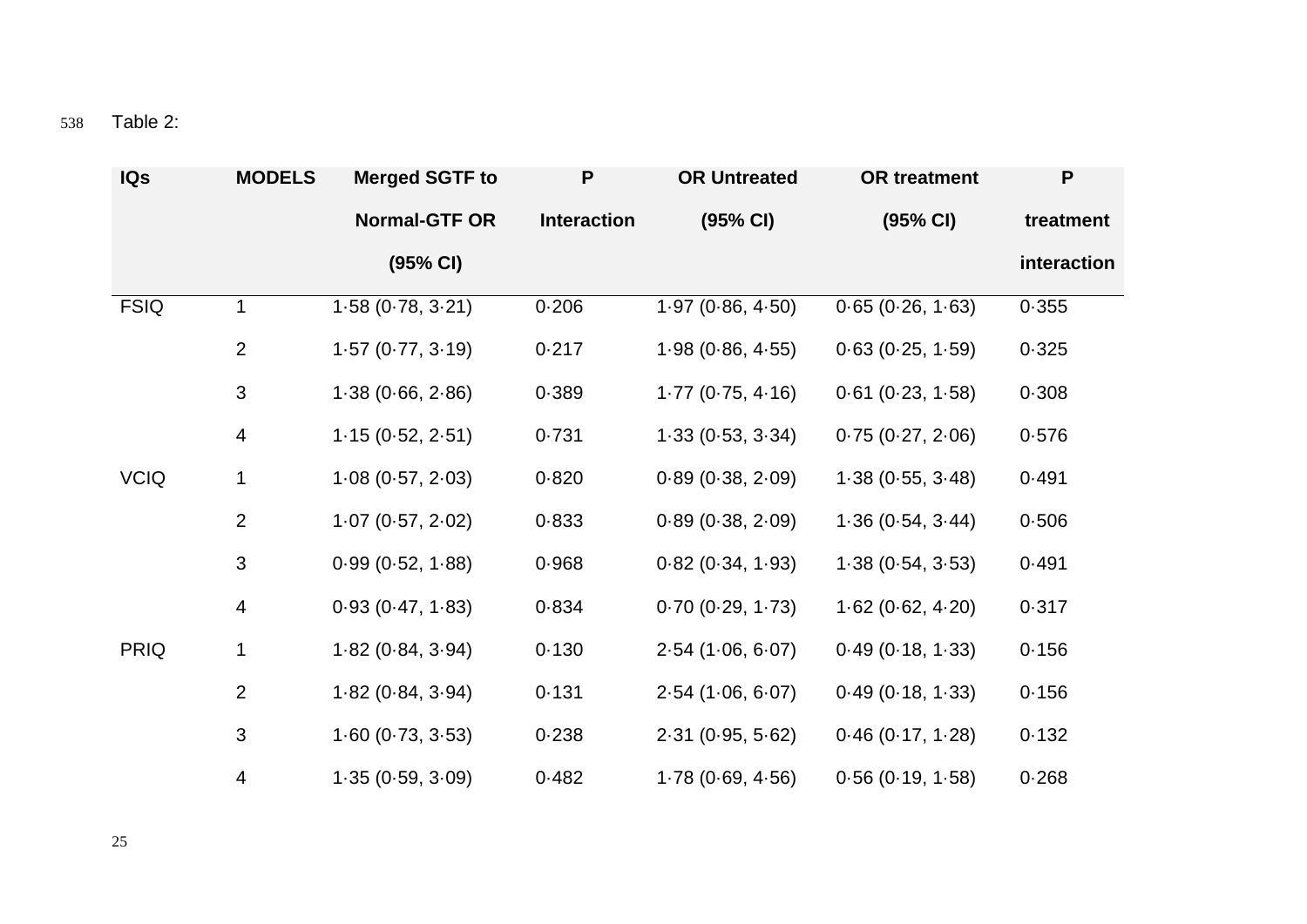| <b>WMIQ</b> |                | 1.48(0.78, 2.81) | 0.232 | 1.35(0.60, 3.04) | 1.17(0.50, 2.77) | 0.715 |
|-------------|----------------|------------------|-------|------------------|------------------|-------|
|             | $\overline{2}$ | 1.47(0.77, 2.79) | 0.241 | 1.35(0.60, 3.05) | 1.15(0.49, 2.73) | 0.742 |
|             | 3              | 1.33(0.69, 2.57) | 0.393 | 1.21(0.53, 2.78) | 1.18(0.49, 2.84) | 0.713 |
|             | 4              | 1.26(0.63, 2.53) | 0.513 | 1.04(0.43, 2.50) | 1.42(0.57, 3.52) | 0.449 |
| <b>PSIQ</b> |                | 0.79(0.36, 1.71) | 0.550 | 0.88(0.33, 2.32) | 0.81(0.25, 2.61) | 0.729 |
|             | $\overline{2}$ | 0.78(0.36, 1.69) | 0.524 | 0.88(0.33, 2.33) | 0.79(0.24, 2.53) | 0.688 |
|             | 3              | 0.75(0.34, 1.63) | 0.463 | 0.85(0.32, 2.27) | 0.77(0.24, 2.49) | 0.664 |
|             | 4              | 0.75(0.33, 1.68) | 0.482 | 0.82(0.20, 2.24) | 0.85(0.26, 2.77) | 0.783 |

539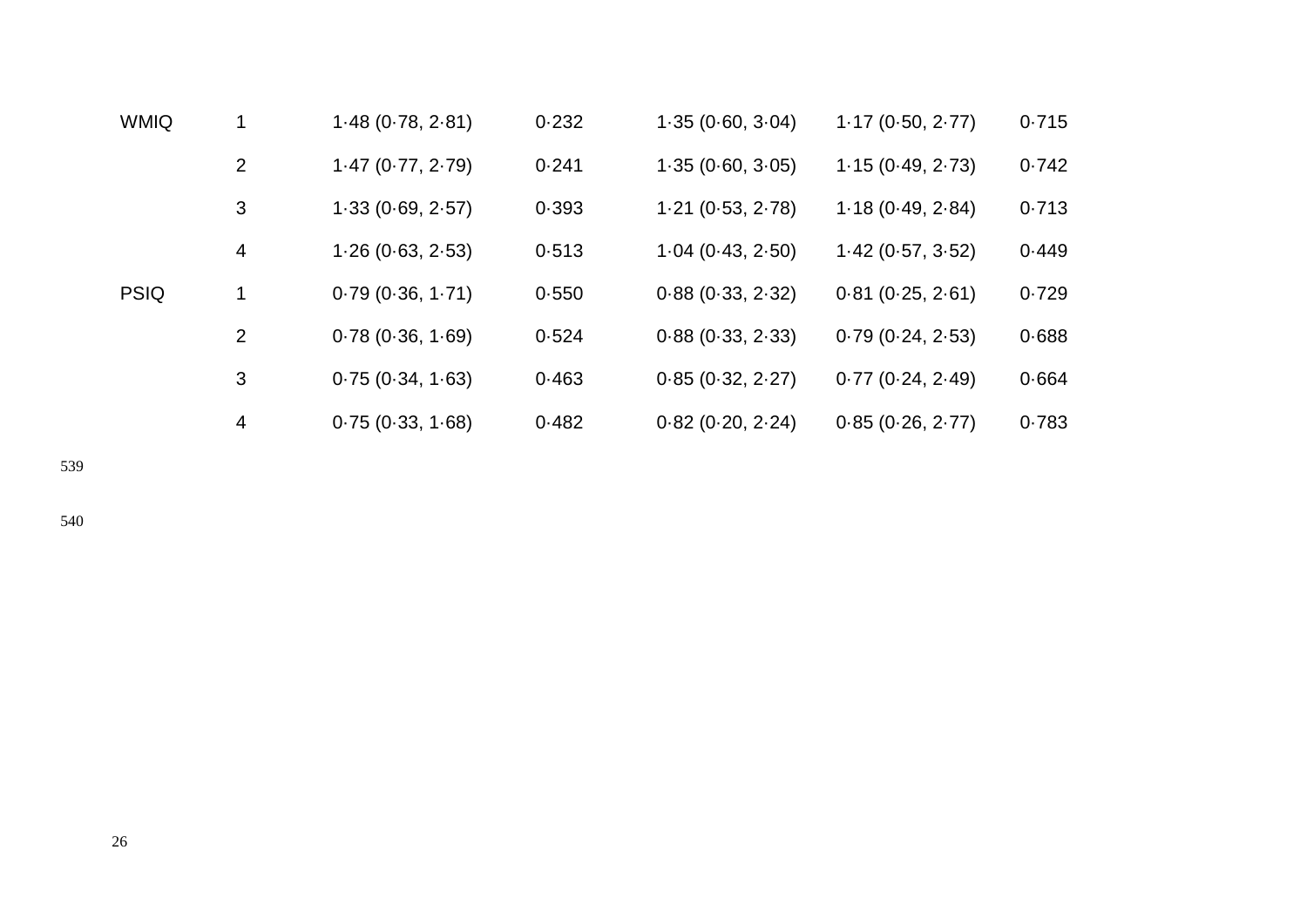541 Table 3:

|                  | <b>Groups</b>  |                                              |                                              |                       |  |  |
|------------------|----------------|----------------------------------------------|----------------------------------------------|-----------------------|--|--|
| <b>Cognitive</b> | Normal-GTF     | Merged SGTF                                  | <b>Treated SGTF</b>                          | <b>Untreated SGTF</b> |  |  |
| assessment       | $N = 232$      | $N = 217$                                    | $N = 119$                                    | $N=98$                |  |  |
| <b>WISC</b>      |                |                                              |                                              |                       |  |  |
| <b>VCIQ</b>      | 99.81 (11.26)  | 98.60 (11.42)                                | 97 $\cdot$ 56 (9 $\cdot$ 95)                 | 99 86 (12 93)         |  |  |
| <85              | 28 (12%)       | 30 (14%)                                     | 19 (16%)                                     | 11 (11%)              |  |  |
| <b>PRIQ</b>      | 105.37 (12.30) | 104.55(12.87)                                | 104 49 (12 - 26)                             | $104 - 63$            |  |  |
|                  | 11 (5%)        | 18 (8%)                                      | 7(6%)                                        | (13.64)               |  |  |
| <85              |                |                                              |                                              | 11 (11%)              |  |  |
| <b>WMIQ</b>      | 99 91 (11 24)  | 99.81 (12.72)                                | 99.73 (13.28)                                | 99.90 (12.07)         |  |  |
| <85              | 18 (8%)        | 24 (11%)                                     | 14 (12%)                                     | 10 (10%)              |  |  |
| <b>PSIQ</b>      | 103.66 (12.75) |                                              | 102.39 (12.73) 103.16 (12.71) 101.45 (12.75) |                       |  |  |
|                  | 22 (9%)        | 18 (8%)                                      | 8(7%)                                        | 10 (10%)              |  |  |
| <85              |                |                                              |                                              |                       |  |  |
| <b>FSIQ</b>      |                | 103 10 (11 68) 102 01 (12 59) 101 76 (12 04) |                                              | $102 - 31$            |  |  |
|                  | 15 (6%)        | 21 (10%)                                     | 10(8%)                                       | (13.28)               |  |  |
| <85              |                |                                              |                                              | 11 (11%)              |  |  |
| <b>NEPSY</b>     | $N = 215$      | $N = 195$                                    | $N = 110$                                    | $N=85$                |  |  |
| MD               | 10.36(2.92)    | 9.69(3.13)                                   | 9.63(3.27)                                   | 9.76(2.96)            |  |  |
| <b>MDD</b>       | 10.34(2.65)    | 9.86(2.84)                                   | 9.77(2.79)                                   | 9.98(2.92)            |  |  |
| <b>FTDH</b>      | 12.24(1.60)    | 11.94(1.45)                                  | 11.90(1.41)                                  | 12.01(1.52)           |  |  |
| <b>FTNDH</b>     | 12.51(1.37)    | 12.24(1.41)                                  | 12.21(1.39)                                  | 12.31(1.46)           |  |  |
| NM               | 11.56(2.76)    | 11.06(2.76)                                  | 11.02(2.78)                                  | 11.12(2.74)           |  |  |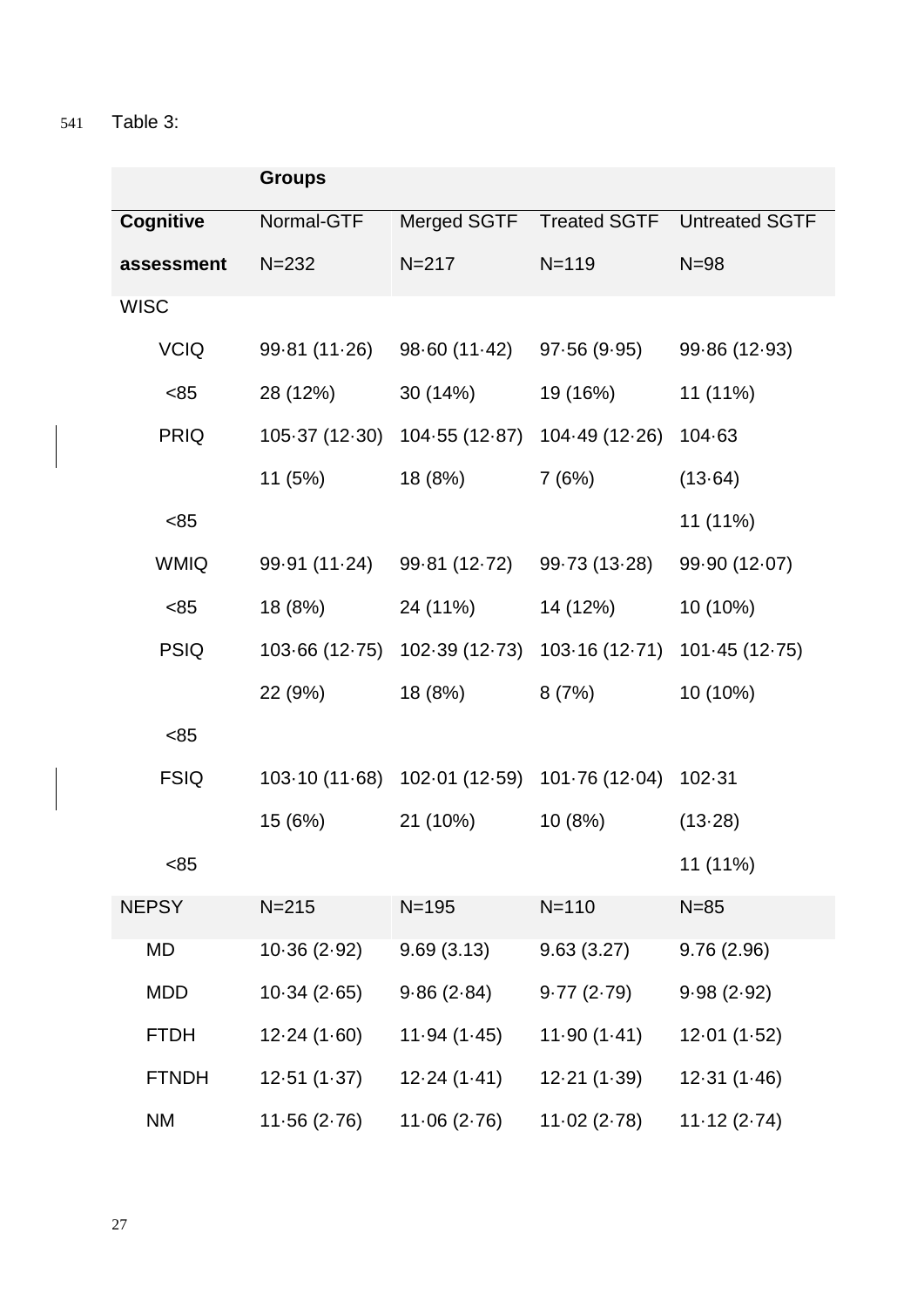|     | $N = 170$   | $N = 146$   | $N = 78$    | $N = 68$    |
|-----|-------------|-------------|-------------|-------------|
| LM* | 10.93(2.84) | 10.62(2.86) | 10.63(3.13) | 10.60(2.54) |